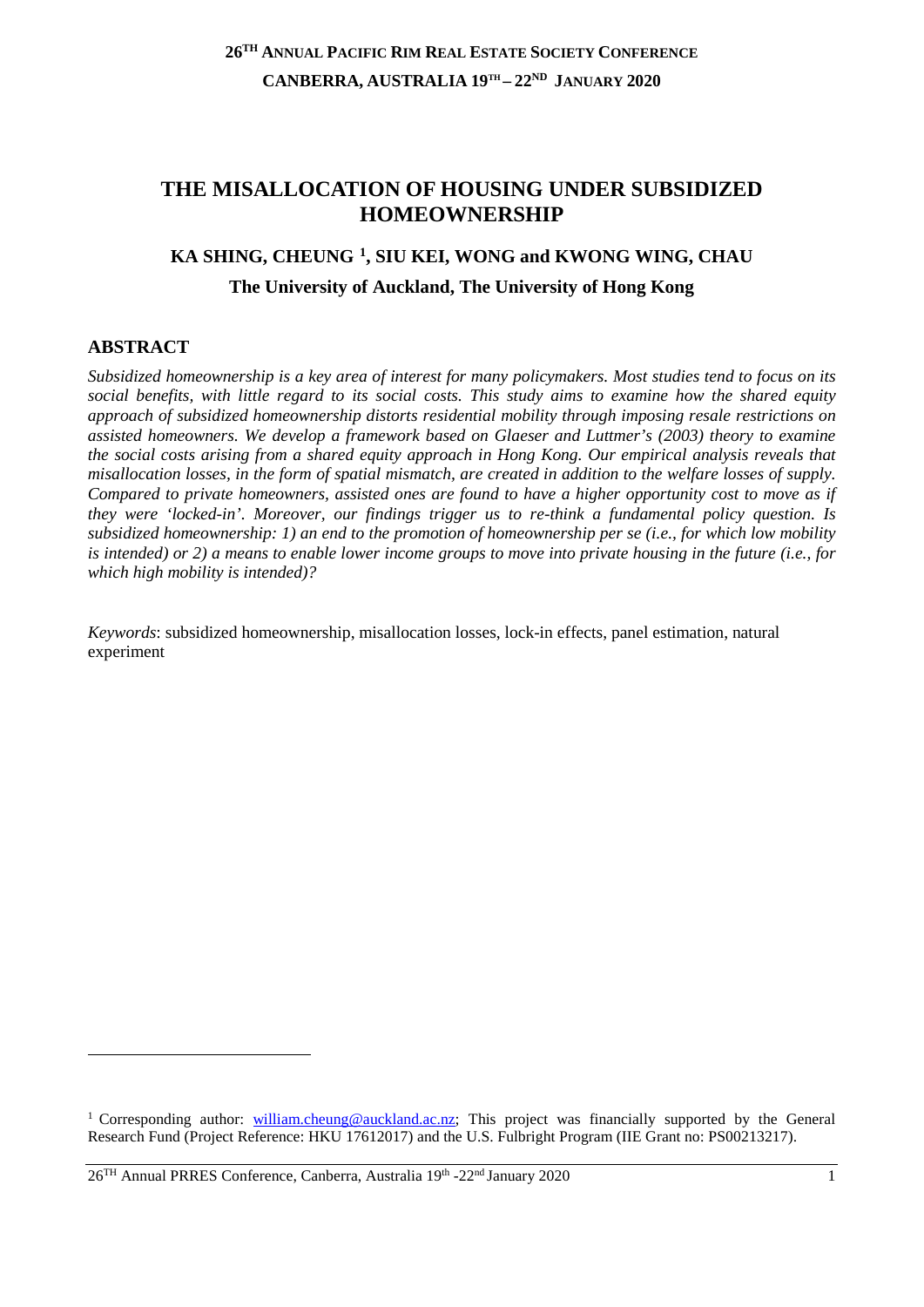### **1. INTRODUCTION**

Most welfare analysis on government subsidies follows the standard economic inefficiency argument: when the social surplus falls short of the money used for paying and administering the subsidies, the so-called deadweight loss arises. Such analysis typically assumes that the allocation of subsidies is efficient on day one and remains so over time. This is however unrealistic when it comes to in-kind subsidies – recipients who obtained the subsidies a long time ago may no longer be those who value the subsidies most, while keeping the subsidies is still better than not. Based on the misallocation argument from Glaeser and Luttmer (1997; 2003), this paper suggests that subsidized homeownership, a common form of in-kind subsidies, will create misallocation losses on top of the traditional deadweight losses, and such losses could be accumulated over time. Ignoring such misallocation losses of subsidized homeownership may result in a too optimistic view of homeownership policy.

More importantly, this paper develops a new empirical strategy to assess the extent of misallocation by comparing the residential mobility (i.e., transaction turnover) of demographic subgroups in subsidized housing and free-market housing, based on the theoretical framework of Glaeser and Luttmer ([2](#page-1-0)003).<sup>2</sup> One advantage of using the lack of residential mobility as a measure of misallocation in subsidized homeownership is that it captures not only the inefficiency arising from initial random allocation to eligible recipients (e.g. Gyourko and Linneman, 1989), but also any spatial mismatch that arises subsequently when the recipients get richer (Kain, 1968). The free market minimizes such misallocation through turnover. If the turnover rate of subsidized housing is lower than that of the quality-equivalent free-market housing, we can interpret this as evidence of misallocation. The free market is an ideal benchmark because it controls for many observed or unobserved determinants of turnover, except for subsidies.

With this strategy, we test whether there is a statistically significant misallocation of subsidized housing in Hong Kong as compared to the free market. We primarily focus on the subsidized housing sector, known as the Home Ownership Scheme (HOS), which had a much lower turnover rate than its private housing counterpart even after accounting for the initial resale restriction period. Our estimates show that subsidized homeowners tend to stay longer in their homes when the subsidy level (in the form of initial purchase discounts) is high, after controlling for different mismatch variables that might induce an omitted-variable bias. Our panel data methodology suggests that a 1% increase in the housing subsidy (as initial purchase discount) will reduce the transaction turnover by about 2%. To further test our misallocation hypothesis, we make use of the "privatized" subsidized housing units, a unique subsidized resale housing market in Hong

<span id="page-1-0"></span> $2$  The empirical methodology used by Glaeser and Luttmer (2003) for estimating the misallocation of housing under rent control in New York City is to compare the fraction of apartments demanded in the rent-controlled and free markets. The identifying assumption needed for their empirical analysis is that the overlap in latent housing demand between two groups is constant over space. Approximately, 20 percent of apartments are being misallocated in the city.

<sup>26</sup>TH Annual PRRES Conference, Canberra, Australia 19th -22nd January 2020 2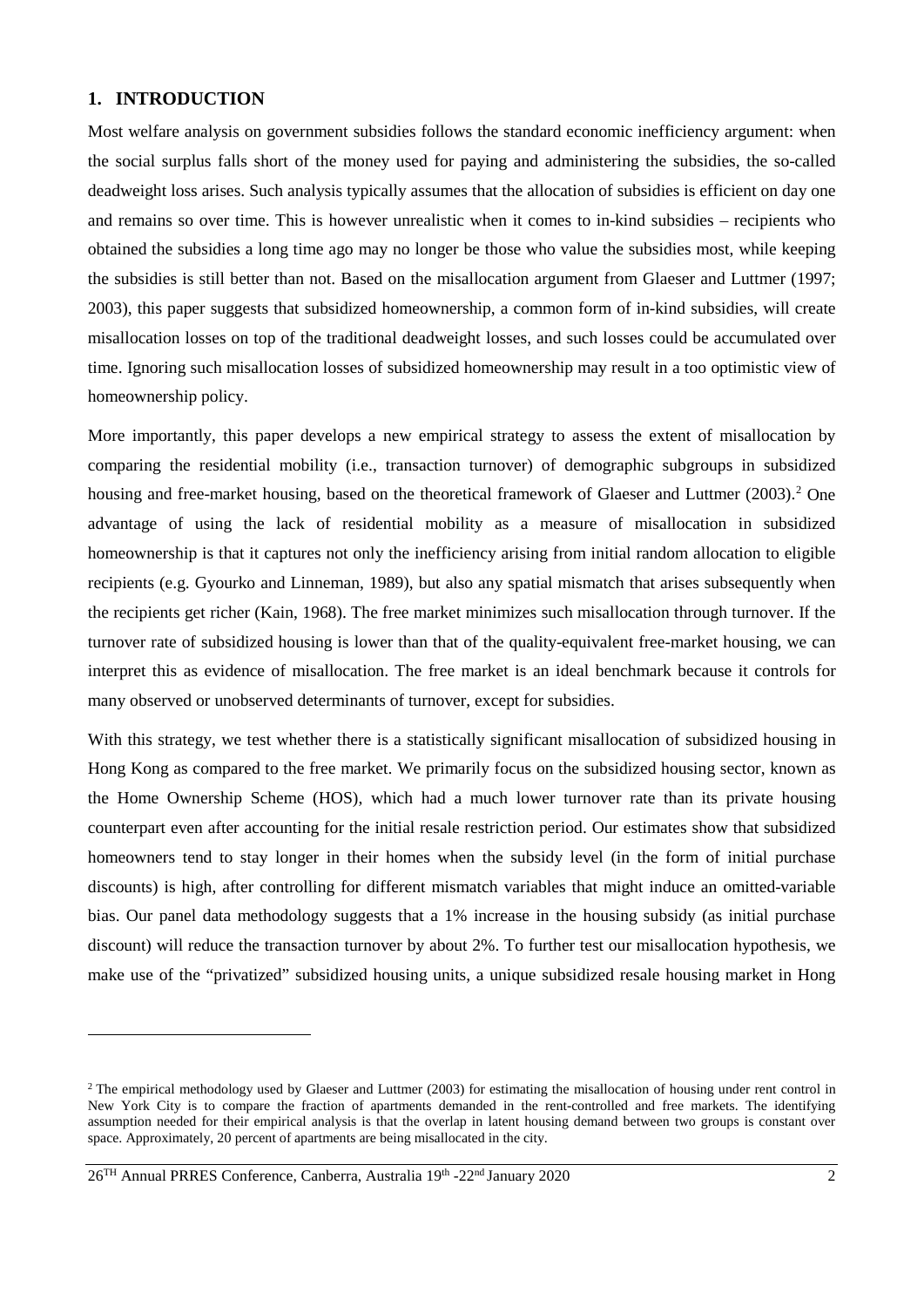Kong, as counterfactual to see if misallocation still exists. We find some misallocation in these "privatized" subsidized housing, but substantially less than that in the subsidized market.

#### **2. MISALLOCATION UNDER SUBSIDIZED HOMEOWNERSHIP**

Glaeser and Luttmer (2003) argued that in case of price control, the welfare loss due to misallocation would exceed the welfare loss due to undersupply, as price can no longer guide the allocation of goods to consumers when demand exceeds supply. We borrow their framework (**Figure 1**) to examine the misallocation losses of in-kind housing subsidies, in the form of subsidized homeownership. Standard welfare analysis tells us that a price control (subsidy) of ∆ will reduce the quantity relative to the free-market equilibrium. If subsidies are allocated randomly, the welfare loss will have two components: the area of classic deadweight loss triangle (ABC) plus the area of the misallocation loss trapezium (AEFG). The latter exists because the average person who is allocated a rent-controlled housing unit does not value it as much as those who can freely choose the units they want. Therefore, with randomly (not efficiently) allocated subsidies, the average consumer valuation would be reduced.

#### **[Figure 1 Inserted]**

The misallocation loss trapezium (AEFG) is most relevant to subsidized homeownership programs that are designed to randomly allocate the subsidised housing units to qualified households. In particular, such losses could increase over time – as the households living in subsidized housing (sub-optimally at the beginning) improve their socio-economic status, spatial mismatch arises. The losses under subsidized homeownership (in-kind subsidies) are arguably higher than those under price control (cash subsidies) if moving between subsidized units is prohibited.[3](#page-2-0) Thus, the "Remaining Consumer Surplus" in **Figure 1** will eventually be dissipated. We refer to such welfare costs as the *misallocation losses due to mismatch*, in addition to the conventional welfare cost due to undersupply and random allocation. This argument sets the stage for our empirical work for testing such misallocation losses due to mismatch over time in the subsidised housing by studying the transaction turnover of subsidised homeownership in Hong Kong.

<span id="page-2-0"></span><sup>&</sup>lt;sup>3</sup> The newly established resale market that allows subsidized homeowners to reallocate their flats to other higher-valued individuals may attempt to reduce these misallocation losses, but as you will see the "shared-equity" arrangement in many subsidized homeownership, almost all the capital gains are recouped back to the government. This incentivizes the existing subsidized homeowners to stay forever in the same home units and results in people being "lock-in" at the current flats even if their tastes and conditions changed. When the preferences of individuals change over time, the misallocation of housing across subsidized homeowners is expected to be escalate, even though the flat units were initially efficiently allocated.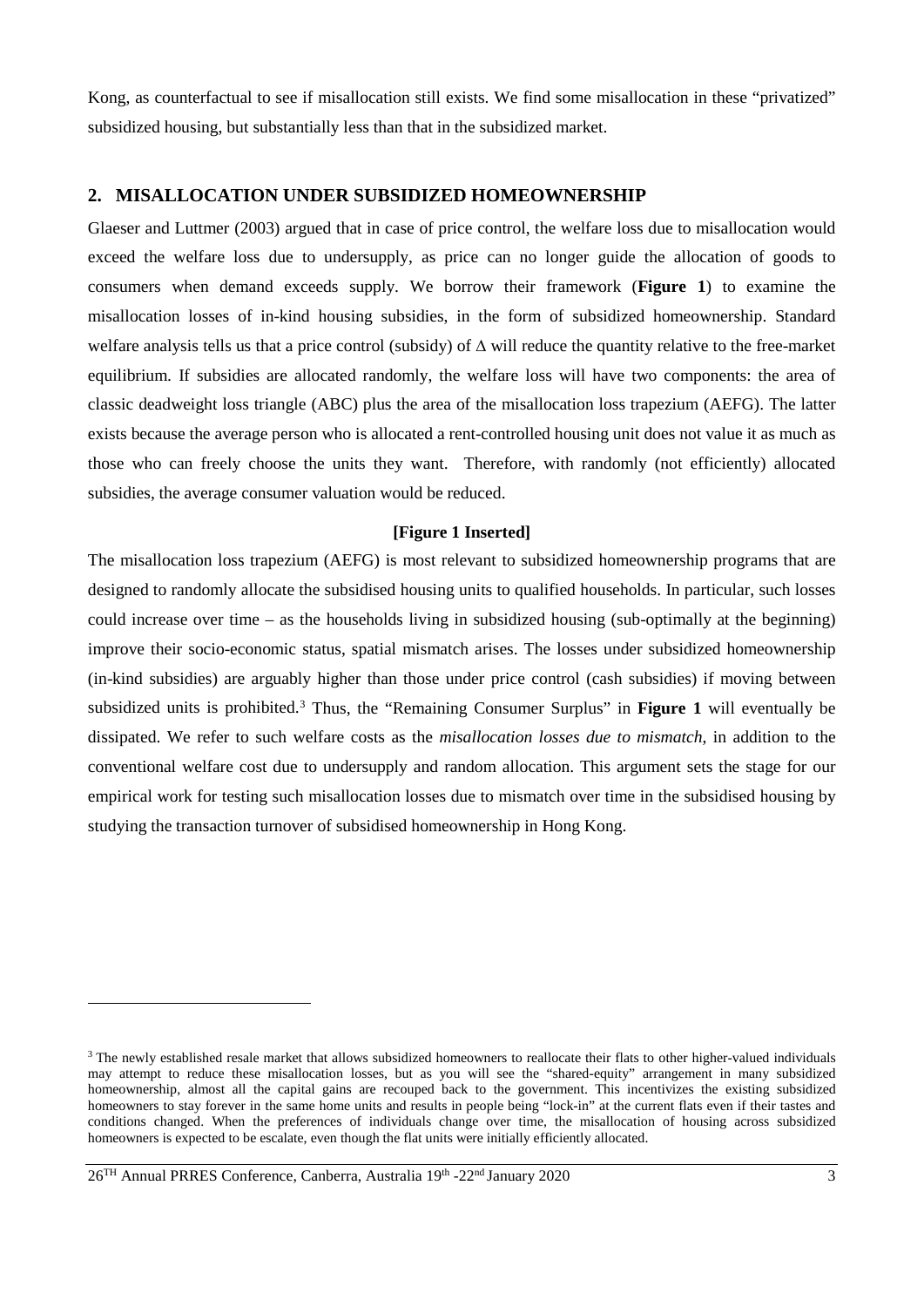#### **3. BACKGROUND OF SUBSIDIZED HOMEOWNERSHIP**

While affordable homeownership programs exist in many forms in different countries,<sup>[4](#page-3-0)</sup> the term "shared" equity homeownership<sup>"[5](#page-3-1)</sup> has been increasingly used to describe such subsidized homeownership programs according to their nature of finance (Temkin, Theodos, and Price, 2013). Shared equity homeownership means the government offers cash or *in-kind* housing subsidies to eligible households to buy their properties at below-market rate. In exchange, the potential capital gain arising from the resale of the unit has to be shared with the government.

Hong Kong adopted the shared equity affordable homeownership policy since the 1970s; known as Home Ownership Scheme (HOS). The HOS program was first launched in 1976 to help low-income people own their homes because Hong Kong's robust and sustained economic growth at the time raised the aspirations of many of its citizens for better living conditions, which meant owning, rather than renting, a flat. Since its establishment, the HOS now boasts over 395,000 units which house about one-third of owner-occupiers in Hong Kong.

Under the HOS, the government sells newly-built flats to eligible public housing tenants and low-income residents at discounted prices, usually at 30-50 *per cent* below market rates for comparable units in the private sector, subject to resale restrictions. After the first three years of ownership, HOS owners could resell their flats to public housing tenants. From the sixth (instead of eleventh) year of residence, they could also choose to remove all the resale restrictions and sell their flats to any buyers by paying the government a premium proportionate to the original purchase price discount. In any circumstance, those owners who have disposed of their HOS flats will no longer be eligible for any other form of public housing. Therefore, replacing the current HOS flat with another HOS flat is not possible.

To show how the HOS resale market works, consider a typical case where the government sold a flat to a successful HOS applicant at a discounted price equal to  $(1 - d\%) \times P_1$ , where  $d\%$  was the discount and  $P_1$ was the prevailing market price. The applicant (*i.e.,* now owner) usually is not allowed to resell his flat within the first few years of occupancy. Upon the expiration of this restriction period, the owner can resell his subsidized flat, 1) to anybody at a market price (*P2*) after paying the government a premium equivalent to  $d\%$  of  $P_2$ ; or 2) to public housing tenants at a negotiated price of about  $(1 - d\%) \times P_2$ <sup>[6](#page-3-2)</sup>. Either way, the

<span id="page-3-0"></span><sup>4</sup> These programs include mortgage interest payments that are tax deductible, special treatment of capital gains from housing, tenant protection laws that negatively impact the value of investment properties, mass privatization, supply-side subsidies for state agencies and developers of housing for sale, mortgage interest subsidies, mandatory housing finance contributions, direct grants for housing purchase, property tax subsidies, planning laws, limitations on the supply of rental housing, *etc*.

<span id="page-3-1"></span><sup>5</sup> We used the term subsidized homeownership and shared-equity homeownership interchangeably in this study.

<span id="page-3-2"></span><sup>&</sup>lt;sup>6</sup> The only difference is that the buyer in the first case will be exempt from having to pay a premium when he resells the flat, whereas the buyer in the second case will still be subject to the premium payment requirement when he resells.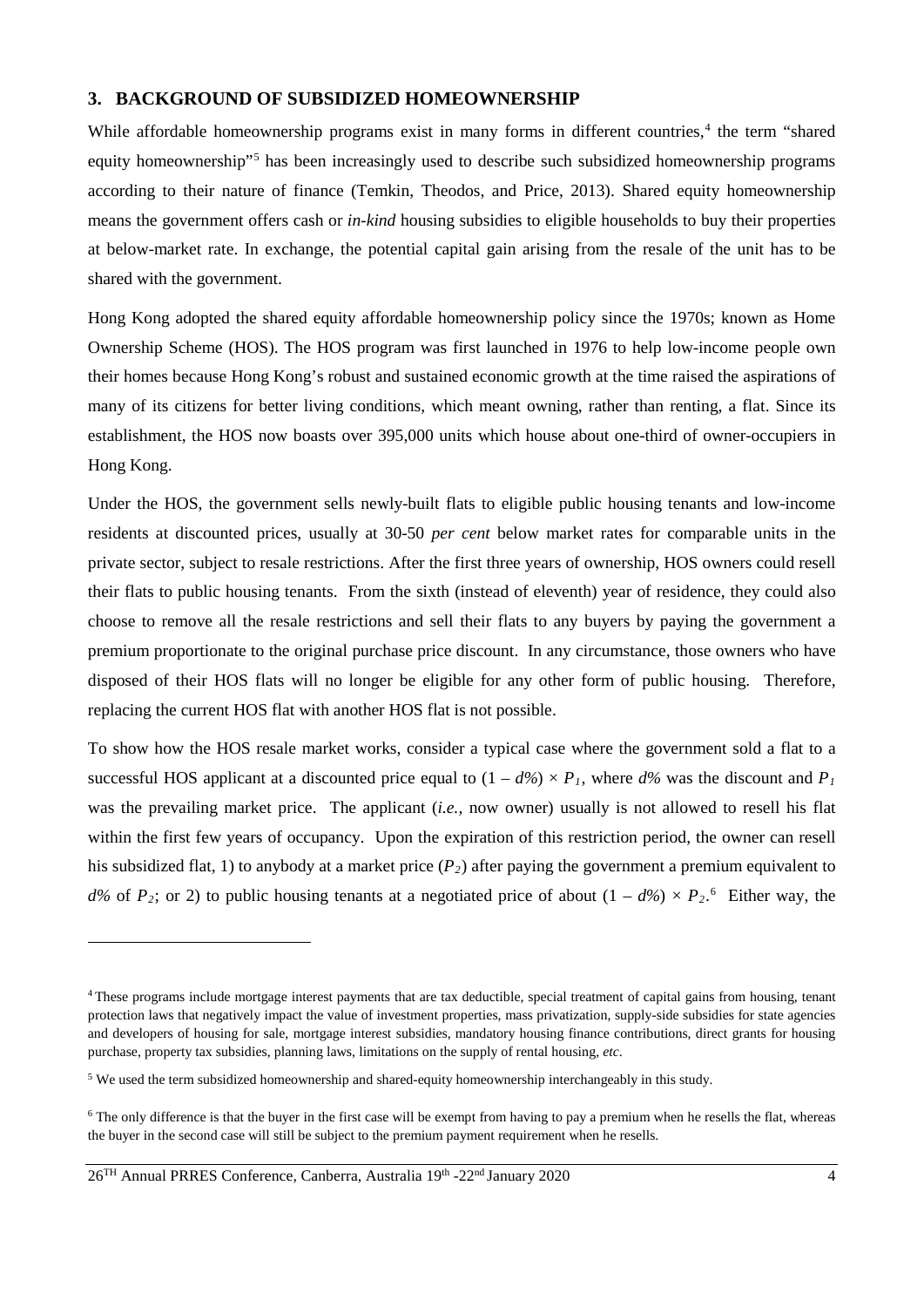owner will receive net sale proceeds of approximately  $(1 - d\%) \times P_2$ . Assuming no further transaction costs, the owner will make a profit if the housing price has gone up  $(i.e., P_2 > P_1)$ , but will incur a loss if the price has gone down (*i.e.*,  $P_2 < P_1$ ). This outcome may also be affected by occasional changes made to the discount factor, resale restriction period, *etc*., as evident in the past. In general, given the prolonged uptrend of property prices in Hong Kong, many HOS flat owners should be able to make considerable profits if they resell their flats. Despite this, the data available so far indicate an extremely inactive HOS resale market. Only about 1% of total HOS stock has been sold to public housing tenants every year, which is way below the 9% recorded for private housing. Why have so many subsidized home units remained "frozen" and unsold to potential buyers on the market? That is what we want to find out by considering the initial purchase discount on HOS flats (*d%*) as primarily an *in-kind* rental subsidy for their owners. We will use panel data to show that the initial purchase discount is the primary factor behind the inverse relationship that exists between housing subsidies and residential mobility.

Recently, there was a sudden change to the HOS resale policy that enables us to conduct a natural experiment further. In 2013, the government implemented a *one-off* "premium waiver policy" in an attempt to encourage HOS owners to sell their flats to eligible buyers without paying a premium to the government.<sup>[7](#page-4-0)</sup> The qualified buyers, having been selected by ballots (a quota of 5 000), could then go and find their favorable HOS flats within 12 months. Whether a sale would occur depends on the negotiation between the eligible buyers and HOS owners. This waiver policy gives us a golden opportunity to examine the effect of initial purchase discounts (the subsidy) directly. Would this waiver policy improve residential mobility, hence reducing the misallocation losses of subsidized homeownership? A natural experiment will be conducted to answer the question.

## **4. STRATEGIES FOR IDENTIFYING THE PRESENCE OF MISALLOCATION LOSSES**

The idea behind our hypothesis of misallocation losses due to mismatch can be better understood using an intuitive case. Suppose a person lives in a subsidized flat far from his workplace. Frustrated by the long commute every day, he considers moving to a more convenient location. If his existing flat were privatelyowned, he would be better off selling it and buying another one to save on the commute. However, since he is a subsidized flat owner, selling his flat would mean giving up the *in-kind* rental subsidy from the government. So long as the commuting cost does not exceed the *in-kind* rental subsidy, he will prefer to stay put and not move elsewhere. In this sense, a rental subsidy will constitute a disincentive for subsidized households to relocate, despite a mismatch between where one currently lives and where one wants to move

<span id="page-4-0"></span> $7$  The official name of the premium waiver policy is called "The interim scheme of extending the HOS secondary market to White Form buyers".

 $26<sup>TH</sup>$  Annual PRRES Conference, Canberra, Australia 19<sup>th</sup> -22<sup>nd</sup> January 2020 5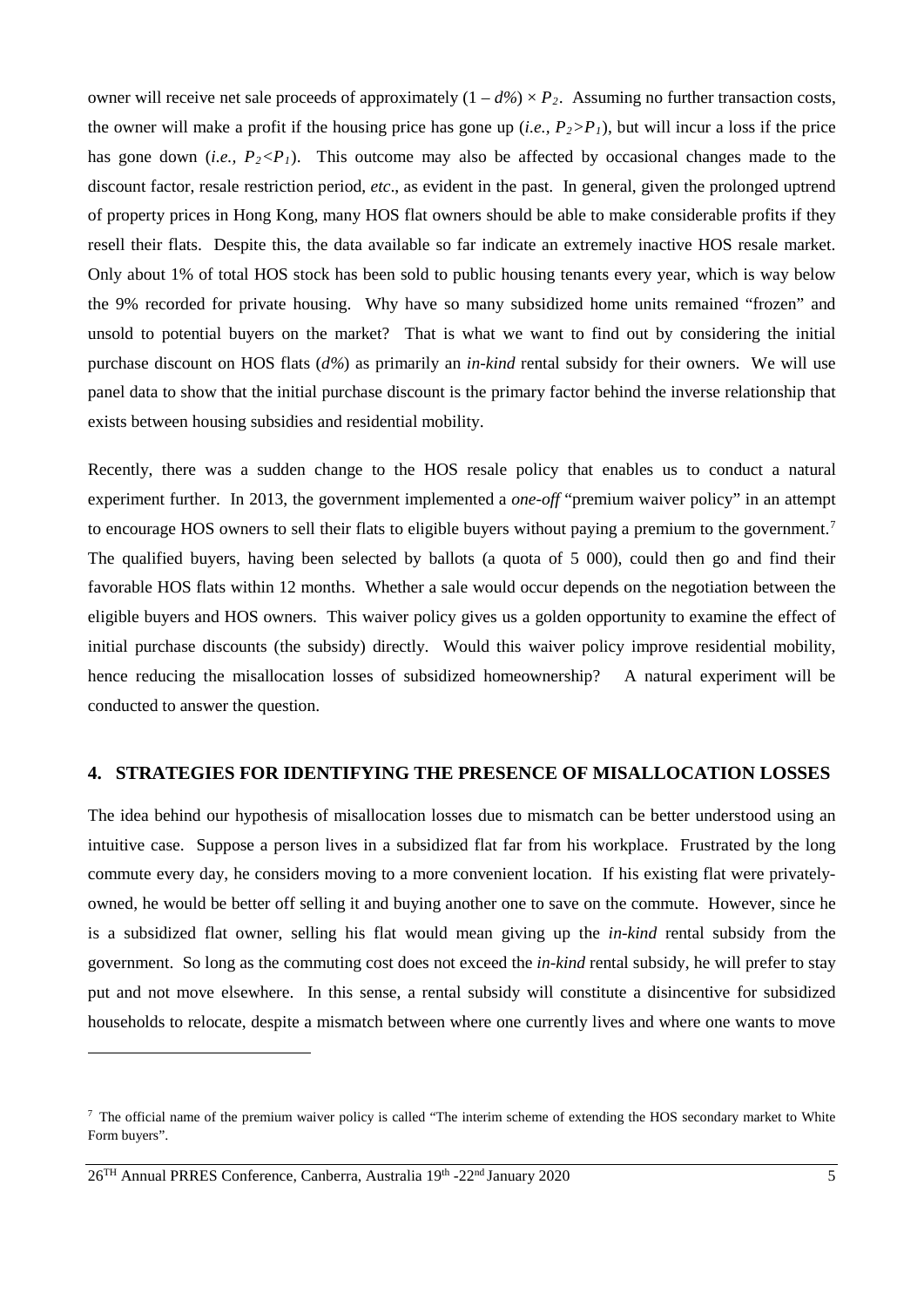in the absence of a subsidy. Such a mismatch could arise from a commute being too long, a flat being too small, a district having insufficient schools, *etc*.

The illustration above is, in fact, related to the locational choice of households – a core subject in urban economics. A household's decision to relocate hinges on the discounted net return from relocation at a particular time; if the net gain is positive, the household will tend to move, and vice versa (Bartel, 1979). In the absence of government subsidies, the relocation decision (or the stay-or-move decision in the current case) involves a comparison between the imputed rental costs involved in the existing residence (*Ru*) and an alternative location  $(R_m)$ . The costs are 'imputed,' to abstract from the tenure choice problem – the household is assumed to be an owner-occupant who leases back his premises.<sup>8</sup> If  $R_u \ge R_m$ , a mismatch arises, and the household will move; otherwise, the household will stay. In principle, there is no mismatch in the beginning, or else the household would not have lived there in the first place. However, as time goes by, a mismatch is likely to become more apparent due to changes in personal circumstances (e.g., a bigger flat is needed after marriage) or in the neighborhood (e.g., a waste disposal facility is built nearby). All these changes will induce a greater mismatch, thereby giving the household more incentive to move. As such, this leads to the first hypothesis:

*Hypothesis 1 Ceteris paribus, households in subsidized flats that face a greater mismatch are more likely to move (i.e., they are more mobile).*

The standard migration model similar to Bartel (1979) can be easily modified and extended to cover a stayor-move decision under the influence of government subsidies. Suppose the government offers a household a rental subsidy, *S*, to stay. Whether or not the household will move is dependent on the size of  $R_u + S$  relative to *Rm*. It is only when the rental cost of staying in the existing (alternative) place becomes too high (low) (i.e.*,*  $R_u + S \ge R_m$ ) that the household will decide to move. In other words, when a mismatch occurs, a larger subsidy provides a greater incentive for a household to stay, as if it were subsidized to tolerate the mismatch. In the subsidized housing case, the rental subsidy is directly related to the initial purchase discount (*d%*). This leads to the second hypothesis:

*Hypothesis 2 Ceteris paribus, the larger the price discount during the initial purchase, the smaller will be the effect of a mismatch on residential mobility.*

26TH Annual PRRES Conference, Canberra, Australia 19th -22nd January 2020 6

<span id="page-5-0"></span><sup>8</sup> HOS owners are not allowed to rent out their subsidized flats unless after payment of land premium to the government. So it is reasonable to assume they are owner-occupants.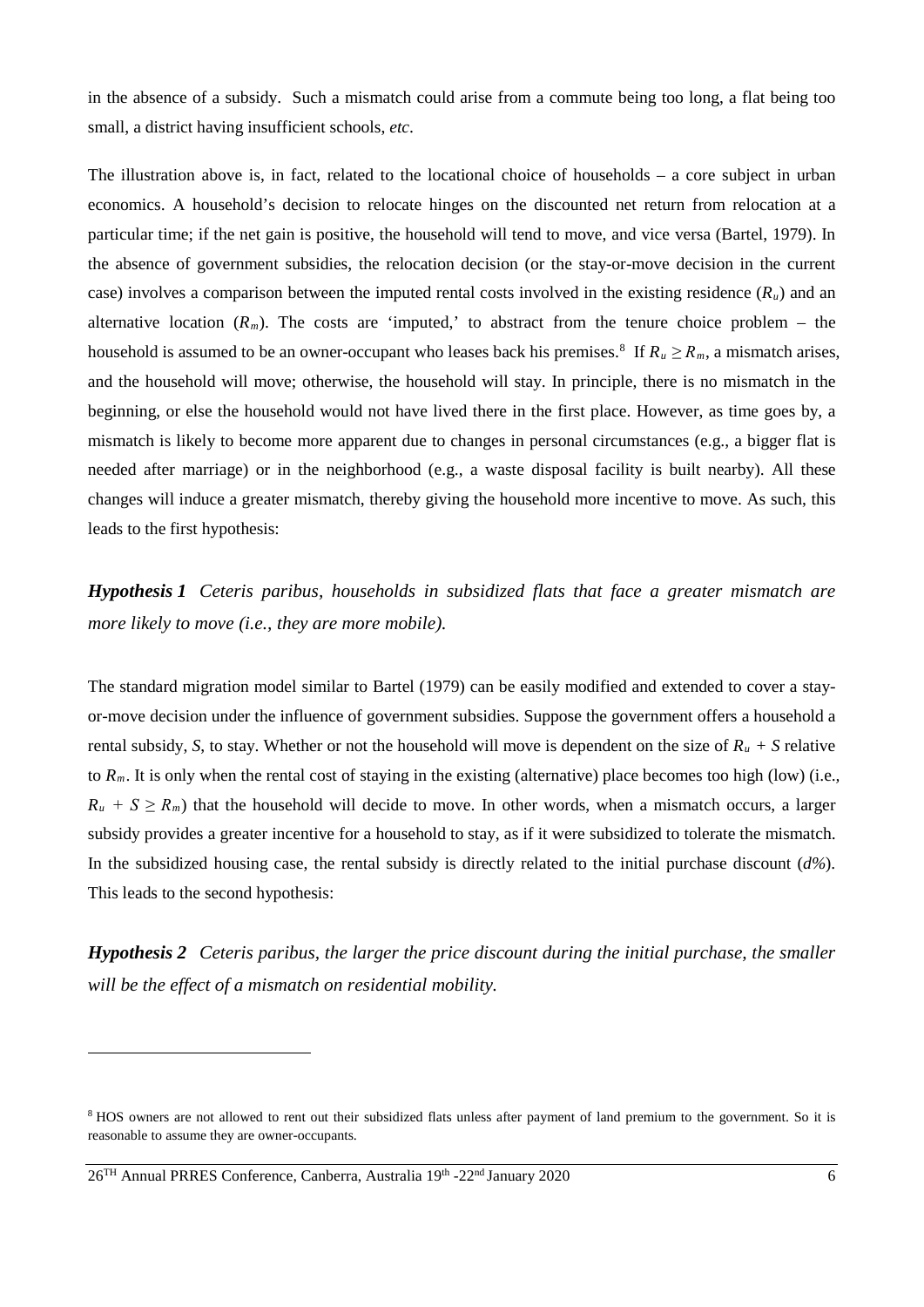More specifically, households facing a mismatch are spatially 'trapped' in their existing flats, thus giving rise to an illiquid subsidized housing market. Although the urban economics literature contains many studies on housing liquidity or residential mobility, little attention has been paid specifically to the institutional factors (such as housing subsidy programs, not to mention the rationales behind) and their relevance to low market liquidity. In the ensuing subsections, two strategies, namely panel data estimation and a natural experiment will be deliberated, as will the corresponding data and estimation results.

To test the two hypotheses developed above, two estimation strategies are considered to be viable, namely (1) panel data estimation and (2) natural experiment. The major advantage of these two strategies is that both can vastly mitigate the unobservable bias and well control the confounding factors affecting the likelihood of a household's decision to move or sell (Goodman, 1995; Haurin et al., 1996; Dietz and Haurin, 2003). To begin with, it is necessary to decide on how to measure and compare mobility in the resale market for subsidized housing. A number of measures have often been proposed to infer the degree of residential mobility; including the length of residence, likelihood of a household moving, the sellers' and buyers' timeon-market, as well as turnover of housing/dwellings (Kluger and Miller, 1990; Krainer, 2001; Genesove and Han, 2012; Sánchez and Andrews, 2011). For this study, the turnover of housing is used, which is often referred as "transaction liquidity" in the real estate literature, to capture residential mobility.<sup>[9](#page-6-0)</sup>

#### **4.1. ESTIMATION STRATEGY 1: PANEL DATA APPROACH**

Transaction liquidity at building level is the best measure of residential mobility for the current study which directly reveals how the subsidy effect on average influences the households' relocation decision. Ideally, if there were a longitudinal dataset tracing the characteristics of each and every household in HOS, it would be a perfect data source to examine the residential mobility of HOS residents. However, such dataset cannot be obtained from the Census. Although the Census data does include a variable indicating whether a household relocates within the past five years, there is no information on the previous housing tenure (i.e., HOS/private housing). It is therefore impossible to identify which HOS households have sold their flats and made way into the private market.

Thus, as the second-best solution, the transaction liquidity of subsidized flats at estate-level is used as the measure of residential mobility. It is defined in terms of turnover rate, which is the percentage of flats traded over a certain period. The liquidity measure for building *i* at time  $t(L_{it})$  is:

<span id="page-6-0"></span><sup>&</sup>lt;sup>9</sup> In this study, residential mobility and transaction liquidity are used interchangeably.

<sup>26</sup>TH Annual PRRES Conference, Canberra, Australia 19th -22nd January 2020 7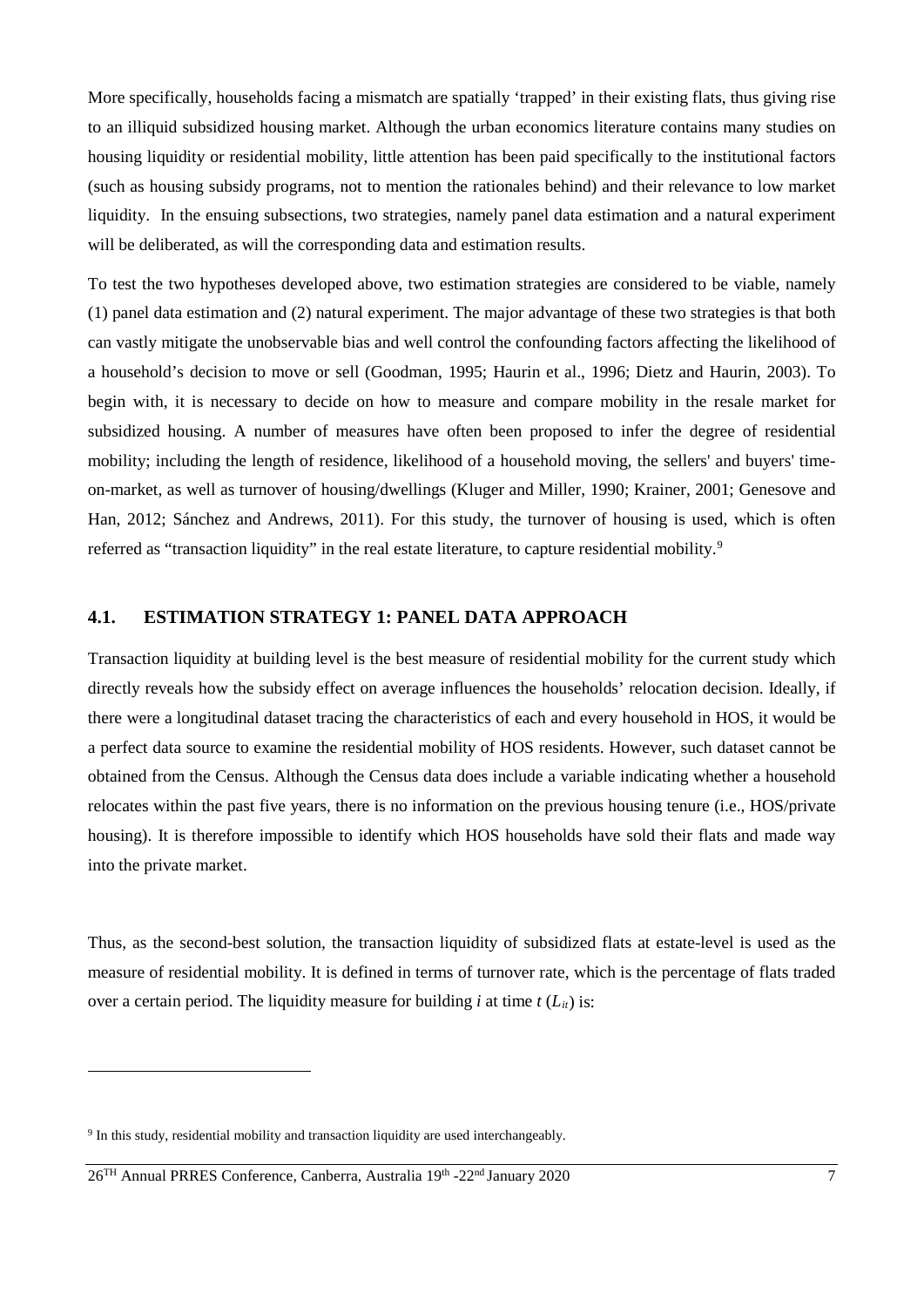$$
L_{it} = \frac{VOL_{it}}{STOCK_{it}} \times 100\%
$$
 (1)

where  $VOL_{it}$  is the number of subsidized flats traded in building *i* at time *t*, and  $STOCK_{it}$  is the number of subsidized flats (stock) available in building *i* at time *t*. For the subsidized housing case, some adjustments to the turnover rate are deemed necessary. First, flats subject to the resale restriction period have to be excluded. Second, flats that are free of the premium payment requirement should be excluded as well, as they no longer qualify as subsidized housing.

To consider the effects of spatial mismatches and initial price discounts on liquidity and, by extension, residential mobility in this study, the model is specified as a linear functional form:

<span id="page-7-1"></span>
$$
L_{it} = b_0 + b_1 M I S_{it} + b_2 M I S_{it} \times d \%_i + Z_{it} + \varepsilon_{it}
$$
 (2)

where  $L_{it}$  is the liquidity of a HOS building *i*;  $MIS_{it}$  is a vector of mismatch measures;  $d\%$  is the initial purchase discount;  $Z_{it}$  is other determinants of liquidity;  $\varepsilon_{it}$  is a random error; and  $b_0$ ,  $b_1$ , and  $b_2$  are the coefficients to be estimated. It should be noted that the variable *d%* does not enter into Equation (2), as the variable is building-specific and will be eliminated when we first-differenced this panel equation into Equation (5) at the building level.

#### **4.1.1. MISMATCH MEASURES**

-

Regarding the mismatch measure (*MIS<sub>it</sub>*), a direct observation is not possible. Based on the literature review on the spatial mismatch, three main types of measure are thus devised to proxy where a mismatch is likely to occur or accentuate.

The first measure is related to the spatial-induced mismatch. As discussed in our motivating example in section 4.2, the mismatch may arise from a long commute to work. Households working across district usually incur higher transportation and time costs. To capture such a spatial-induced mismatch, the proportion of working households who have to commute to another district for work (i.e.*, WORKD*) is used as a direct measure<sup>10</sup>. The second measure is for an income-induced mismatch. Certainly, as households'

<span id="page-7-0"></span><sup>&</sup>lt;sup>10</sup> One may have the concern that the variable *WORKD*, i.e., the proportion of workers commuting to another district to work ignores the actual travel time (and cost) in measuring the spatial mismatch. Nonetheless, the first-differenced panel estimation is measuring the incremental change of spatial mismatch. Given the mode of transportation to place of work in each building does not change drastically (which is true as revealed in the Census data), the change of variable *WORKD* is considered to be rather adequate in capturing the spatial-induced mismatch. In spite of this argument, I have further developed a measure of *ACCESS* as a further test in the later paper of this paper.

<sup>26</sup>TH Annual PRRES Conference, Canberra, Australia 19th -22nd January 2020 8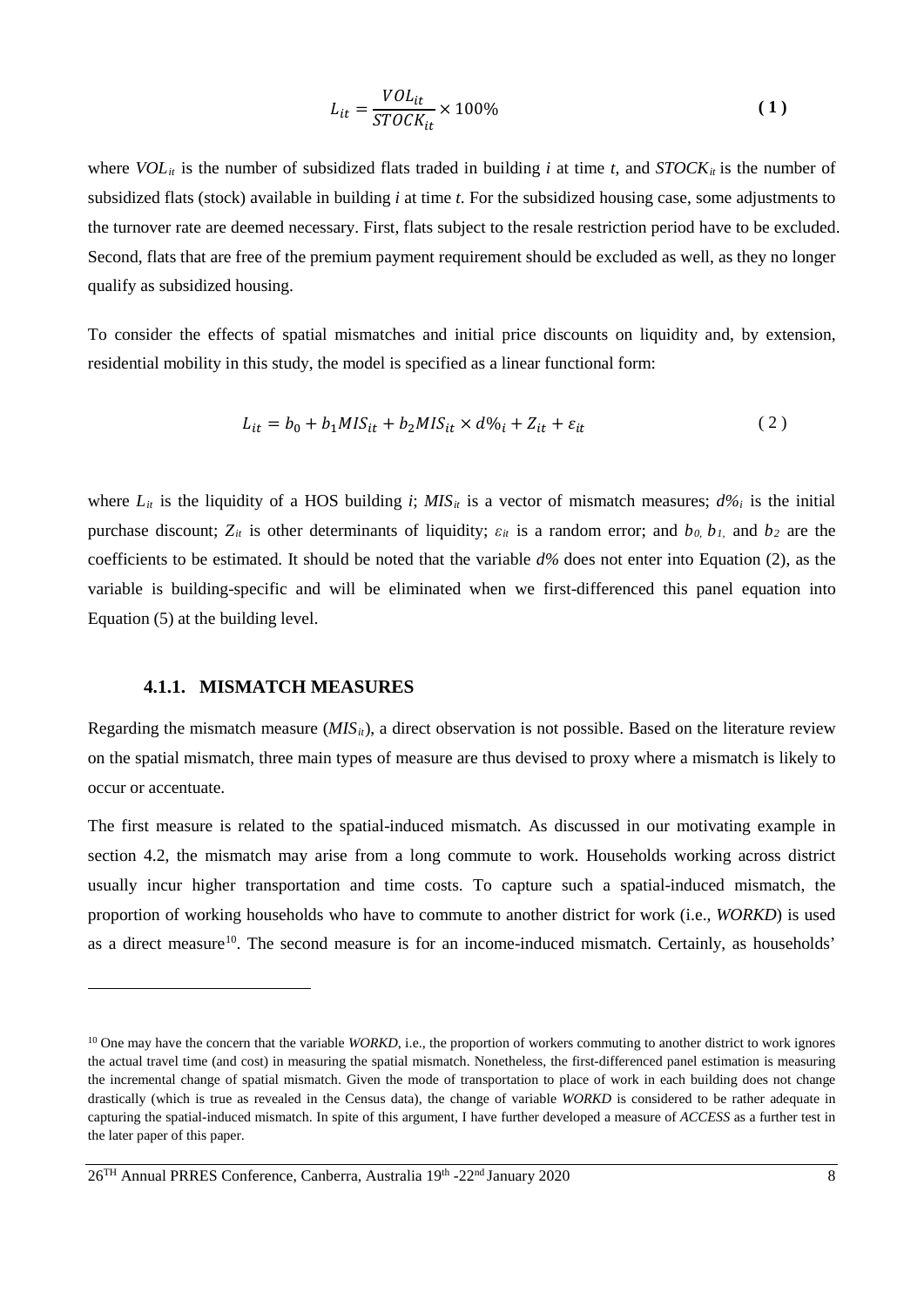income increases, a household may want to sell the existing subsidized housing and upgrade to a private flat presumably of better quality. *Per capita* income of a household living in subsidized housing (*INCit*) is used to proxy such a mismatch. The third is a neighborhood-induced measure, capturing the housing price gradient of private housing in the vicinity of a subsidized development (*PPHit*). Homeowners of HOS flats in a certain district may want to stay in or dispose of their subsidized flats owing to the district amenities, e.g. good school network. These factors have been captured by the housing price gradient. The hedonic literature establishes that housing prices are capable of capitalizing amenities like better transportation and disamenities like poorer air quality (Alonso, 1964; Muth, 1969; Tse and Chan, 2003; Coulson and Engle, 1987). Lower housing prices in a neighborhood often mean a net deterioration in the quality of its surroundings, thereby producing a larger neighborhood-induced mismatch. The variable  $PPH_{it}$  is defined as the average private housing price in a district where an HOS building is located normalized by the average price of all private housing in Hong Kong during the same period. It is noteworthy that PPH > 1 means that the district has a better living quality than the Hong Kong average (that induces people to stay), while PPH < 1 refers to a worse quality than average (that triggers people to leave). The variable PPH is expected to carry a negative relationship with *L%*.

Apart from the three proxies listed above, a combined mismatch proxy is the length of time over which a household has lived in subsidized housing (*LEN<sub>it</sub>*). In general, the longer the time, the more likely would a temporal mismatch arise due to changes in individual circumstances or neighborhood quality. For the HOS, since a household's decision to move is basically the same as its decision to sell, *LEN<sub>it</sub>* can be defined as the period of holding subsidized flats in building *i* at time *t*. As to be seen later, such a temporal mismatch will be eliminated when it comes to the first-differenced panel estimation. Hence, the vector of mismatch measures refers to:

$$
MIS_{it} = c_1 WORKD_{it} + c_2 INC_{it} + c_3 PPH_{it} + c_4 LEN_{it}
$$
\n
$$
\tag{3}
$$

where  $c_1$  to  $c_4$  are estimated coefficients.<sup>[11](#page-8-0)</sup> According to **Hypothesis 1**, mismatches should increase subsidized housing's liquidity. Hence,  $b_1c_1$ ,  $b_1c_2$ ,  $b_1c_3$  and  $b_1c_4$  are all expected to be positive. On the other hand, according to *Hypothesis 2*, a larger discount should reduce the mismatch effects or households are more tolerant of the mismatches. As a result,  $b_2c_1$ ,  $b_2c_2$ ,  $b_2c_3$  and  $b_2c_4$  are expected to be negative.

A more challenging task is to introduce controls for another determinant of liquidity, *Zit*. From the literature, liquidity is known to vary with property price levels (Leung and Feng, 2005) and property quality (Wong et al., 2012). This means  $Z_{it}$  can be broken down into a time effect  $(Z_t)$  and a quality effect  $(Z_i)$ :

<span id="page-8-0"></span><sup>&</sup>lt;sup>11</sup> In Equation (2),  $c_3$  is given a negative sign because *PPH* is negatively related to mismatches.

<sup>26</sup>TH Annual PRRES Conference, Canberra, Australia 19th -22nd January 2020 9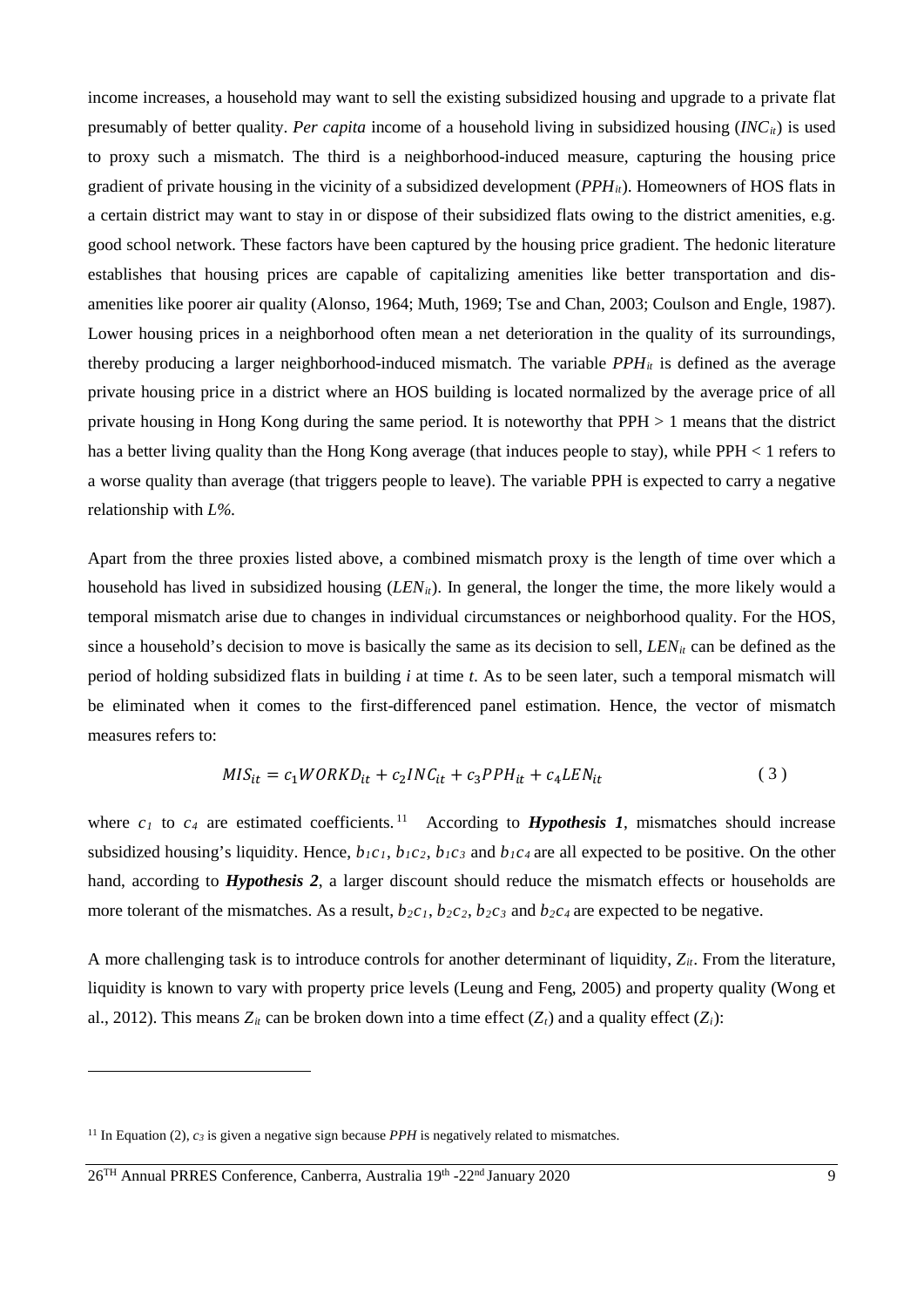$$
Z_{it} = Z_t + Z_i \tag{4}
$$

 $Z_t$  can be approximated by the liquidity of the private housing market. However, finding a measure for  $Z_i$  is much more difficult. The liquidity of nearby private housing is deemed unsuitable because there is a perceived quality difference between private and subsidized flats. Even among subsidized flats, quality may vary according to building age, location, developers, *etc*. [12](#page-9-1) One solution proposed by earlier studies is to use these quantifiable development attributes as a proxy for  $Z_i$ , assuming away any unobserved quality difference. An alternative solution is to estimate the open market value of subsidized flats through a hedonic pricing model and take it as a quality measure, provided that there are sufficient resales of privatized HOS flats (with premium settled) for estimation. A still better solution, as this study proposes, is to use a firstdifferenced panel data approach to eliminate any cross-sectional variation in quality over time:

<span id="page-9-0"></span>
$$
\Delta L_{it} = b_1 \Delta M I S_{it} + b_2 \Delta M I S_{it} \times d \%_i + (\Delta Z_t + a) + \Delta \varepsilon_{it}
$$
\n<sup>(5)</sup>

Equation [\( 5](#page-9-0) ) is the first-differenced of Equation [\( 2](#page-7-1) ), so all the time-dependent variables are prefixed by a time change operator, ∆. *Zi*, including unobserved quality, are canceled out during the differencing process, except for building age, which increases with a constant unit of time. Since a difference of two consecutive periods is always equal to one, there is a constant term, *a*, left in the equation. A panel model can estimate equation ( 5 ), and the coefficients are expected to have the same sign as those of Equatio[n \( 2](#page-7-1) ).

#### **4.1.2. THE PANEL DATA**

<u>.</u>

Many previous studies seem to have focused on modeling binary household decisions to change homes by cross-sectional data (Wong and Liu, 1988; Lui, 2007; Lui and Suen, 2011). Conceptually, measuring mobility as the turnover of homeownership would be more intuitive because the frequency of property transactions would directly provide us with information on household movements. However, such transaction data, together with specific household characteristics, are not always readily available. To overcome this shortcoming, it is desirable to examine transaction liquidity by combining a comprehensive housing transaction database with the Population Census data. The dataset used in this study primarily comes from the Economic Property Research Centre (EPRC) and the Hong Kong Population Census. The former covers all property transactions filed by the Land Registry (the official property title registration system) in Hong Kong, including those for subsidized flats that have been "privatized" and resold in the open market. The data from the Hong Kong Population Census are available in several different formats. For this study,

<span id="page-9-1"></span><sup>&</sup>lt;sup>12</sup> Some HOS flats have been built by private developers under the PSPS. Their sale and resale arrangements are the same as for other HOS flats. The PSPS flats are, however, often perceived to be of better quality.

<sup>26</sup>TH Annual PRRES Conference, Canberra, Australia 19th -22nd January 2020 10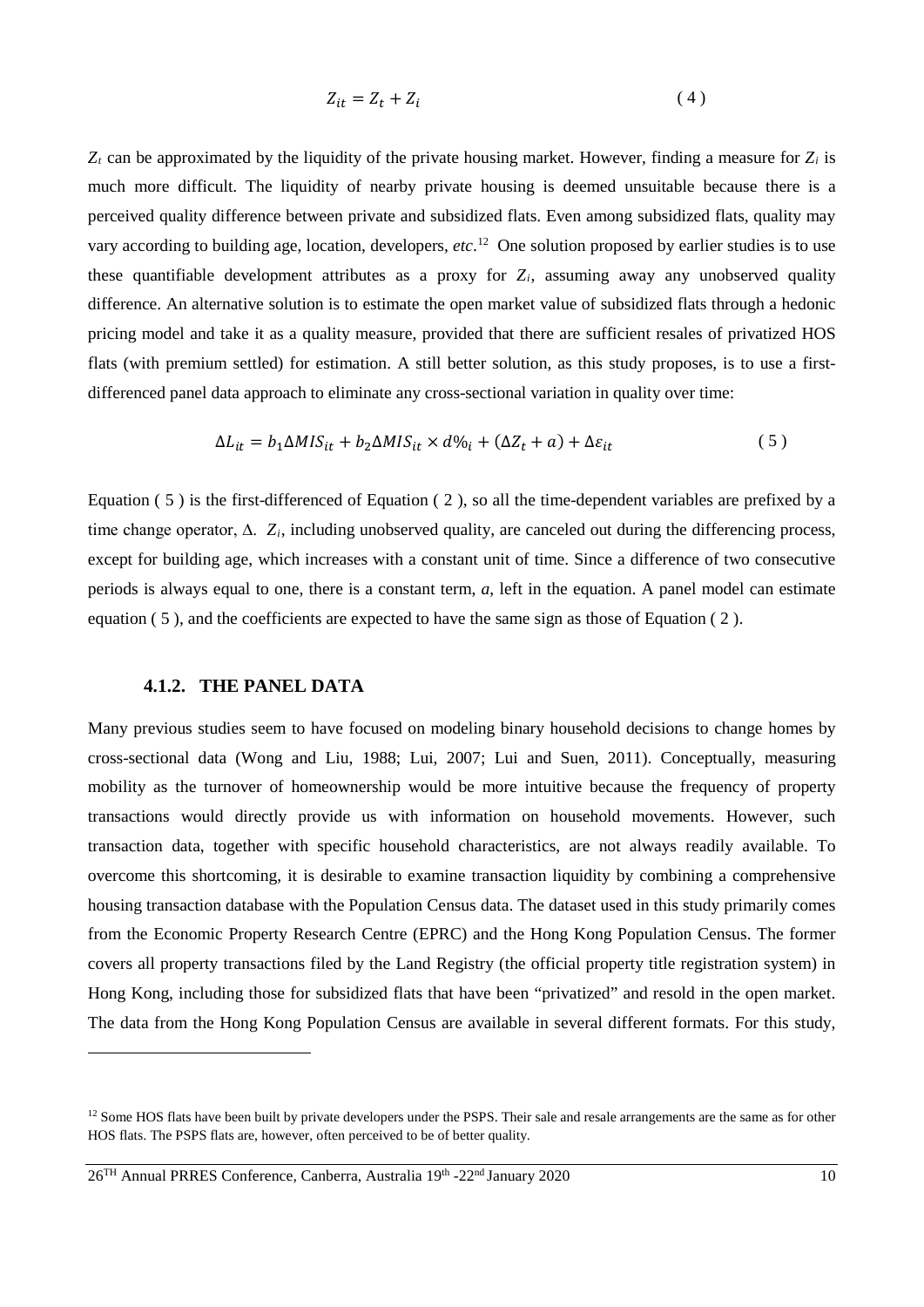the data used are based on the building block levels of HOS estates across the city. It is worth noting that the household samples of the Census are surveyed from the same building block, so while it represents panel data at the building level, it does not necessarily involve the same set of households for each Census. Such data refer to an average measurement. Nevertheless, suffice it to say that the Census contains all the essential data on household characteristics, including income and demographic attributes.

Some stylized facts about the Hong Kong subsidized sales housing market can be observed from the summary statistics of the variables in Panels (A) and (B) of **[Table](#page-11-0) 1**. First, as Panel (A) shows, the trading volume (*VOL*) of the secondary HOS housing market, in which the flats are being transacted are still subject to the premium repayment (i.e., subsidized HOS), averaging 3.5 deals per year. The liquidity (*L%*; or trading volume as % of total stock) for the subsidized HOS units stays low at only 1.1%. Such a turnover is smaller than the 4% recorded for those HOS units with premiums being settled. These turnover figures are still well below that for private housing (*i.e.,* typically 9%). Without accounting for any difference in building quality and household characteristics, a simple *Welch t-test* result shown in the last column of **[Table](#page-11-0) 1** indicates prima facie relatively inactive transactions in the subsidized HOS market.

As for Panel (B) of **[Table](#page-11-0)** 1, the initial purchase discount (*d%, i.e.,* the housing subsidies) of HOS sales amounts to 36% on average, with some cases reaching a maximum of 50%. Generally speaking, the average household size (*HHSIZE*) within HOS buildings is larger than their private counterparts, which reveals the denser living conditions of HOS residents. Regarding the extent of "mismatch" among HOS owners, the severity of the problem can be inferred from the proportion of workers who have to commute to another district for work (*i.e., WORKD*). This is the spatial-induced mismatch. Roughly speaking, around 78% of HOS residents are found to have worked outside their home districts, exceeding the 70% for private housing residents. **Figure 2** graphically illustrates such a spatial mismatch. Each dot represents the location of an HOS building. Those dots in red indicate that almost 80% of residents need to work across districts. To a certain extent, the figures reveal that HOS households' transportation costs (around 6-8% of total household expenditure) are higher than those of private housing counterparts.

#### **[Figure 2 Inserted]**

As aforementioned, the mismatch can further be measured by the household income (*INC*) and housing price gradient (i.e., *PPH*). The income of households (*INC*) tends to capture any income-induced mismatch. Intuitively, when its income increases, a household has a greater incentive to trade-up the existing subsidized flat for a better private accommodation. The data indicate a median monthly household income (*INC*) for HOS buildings at around HK\$23,900. Some HOS households actually have earned monthly incomes much higher than those living in private estates. Such HOS households can well afford private housing, yet, for some reasons (likely the subsidy impact), have decided not to upgrade their living conditions.

The housing price gradient (*PPH)* is used to capture the mismatch induced by neighborhood quality. It is defined as the average private housing price in a district where an HOS building is located divided by Hong

26TH Annual PRRES Conference, Canberra, Australia 19th -22nd January 2020 11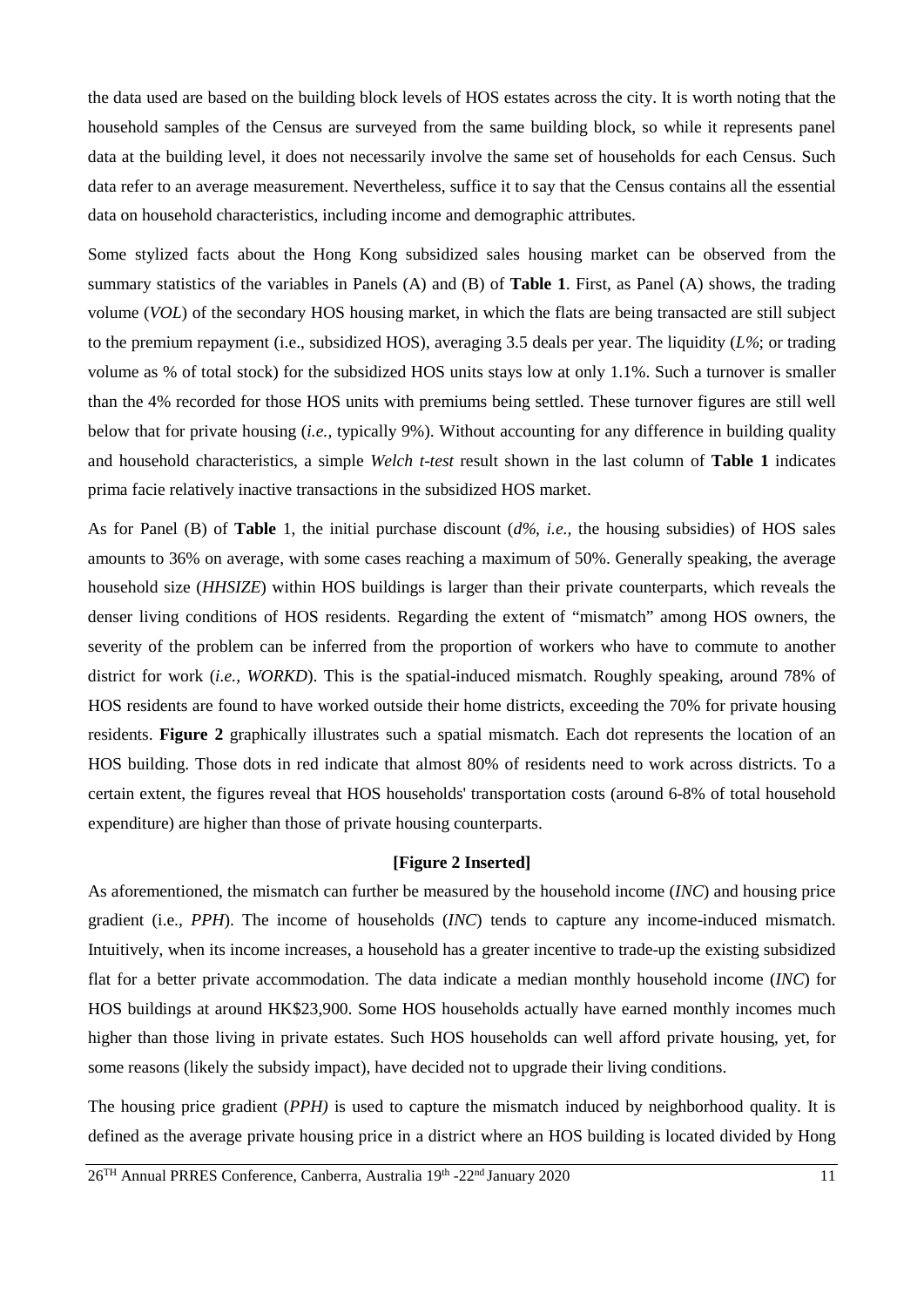Kong's overall average housing price. The value *PPH* > 1 means the district possesses a better neighborhood quality than the overall average for Hong Kong, while *PPH* < 1 indicates otherwise. Hence the price gradient of 0.9 for the HOS estate suggests a lower-than-average neighborhood quality for the HOS buildings.

<span id="page-11-0"></span>Last but not least, the liquidity of the comparable private housing (*PRIVATRADE*) is added to the estimation as another control. This variable *PRIVATRADE* is defined as the liquidity (*L%*) of private housing for which the consideration is less than HK\$8 million and within the immediate 400-meter radius of an HOS building (as **[Figure](#page-14-0) 3** shows). These selection criteria are based on the fact that covering the most expensive HOS units currently transacted at around HK\$8 million in Hong Kong and buildings within a 400-meter radius of an HOS building would be a way to eliminate the variations caused by locational differences. Consistent with my hypothesis, the liquidity of these relevant private residences, which are free from the subsidy effect, is higher than their HOS counterparts (i.e.*,* at around 5.5%).

#### **[Table 1 Inserted]**

### **4.2. RESULTS OF THE PANEL DATA ESTIMATION**

#### **4.2.1. BASELINE RESULTS**

Columns (1) to (4) of **[Table 2](#page-12-0)(a)** present the panel estimates on the transaction liquidity of subsidized HOS units. The mismatch (*MIS*) impacts are proxied by the variables *∆WORKD*, *∆HHINC,* and *∆PPH*, while the subsidy effect is assessed from the interaction terms of *d%* and the mismatch proxies (*MIS*). It is worth noting that the first-differenced panel eliminates the variable LEN.

All mismatch proxies are lagged by one period to rule out any plausible endogeneity of income on transaction liquidity. The results of each specified mismatch measure are shown in Columns (1) to (3) respectively, whereas Column (4) indicates the results of all mismatch measures being used. Regardless of the model specification, all estimated coefficients for the lagged mismatch measures, i.e., *∆WORKD*, *∆HHINC,* and *∆PPH* are statistically significant with expected positive signs. The results support *Hypothesis 1*, which states that *households in subsidized flats that face a greater mismatch are more likely to move, holding other things constant.*

On the contrary, the interaction terms between the initial purchase discounts and mismatch variable measures (*d% × ∆MIS*) in Columns (1) to (4) demonstrate an expected significantly negative result. In developing *Hypothesis 2*, it is pointed out that while the mismatch leads to higher transaction liquidity, the *in-kind* housing subsidy, as manifested by the initial purchase discount, acts as an opposing force that could offset the mismatch effects and, hence, reduces transaction liquidity. The significantly negative coefficients of the interaction terms (*d% × ∆MIS*) point to such offsetting effects in our sample.

26TH Annual PRRES Conference, Canberra, Australia 19th -22nd January 2020 12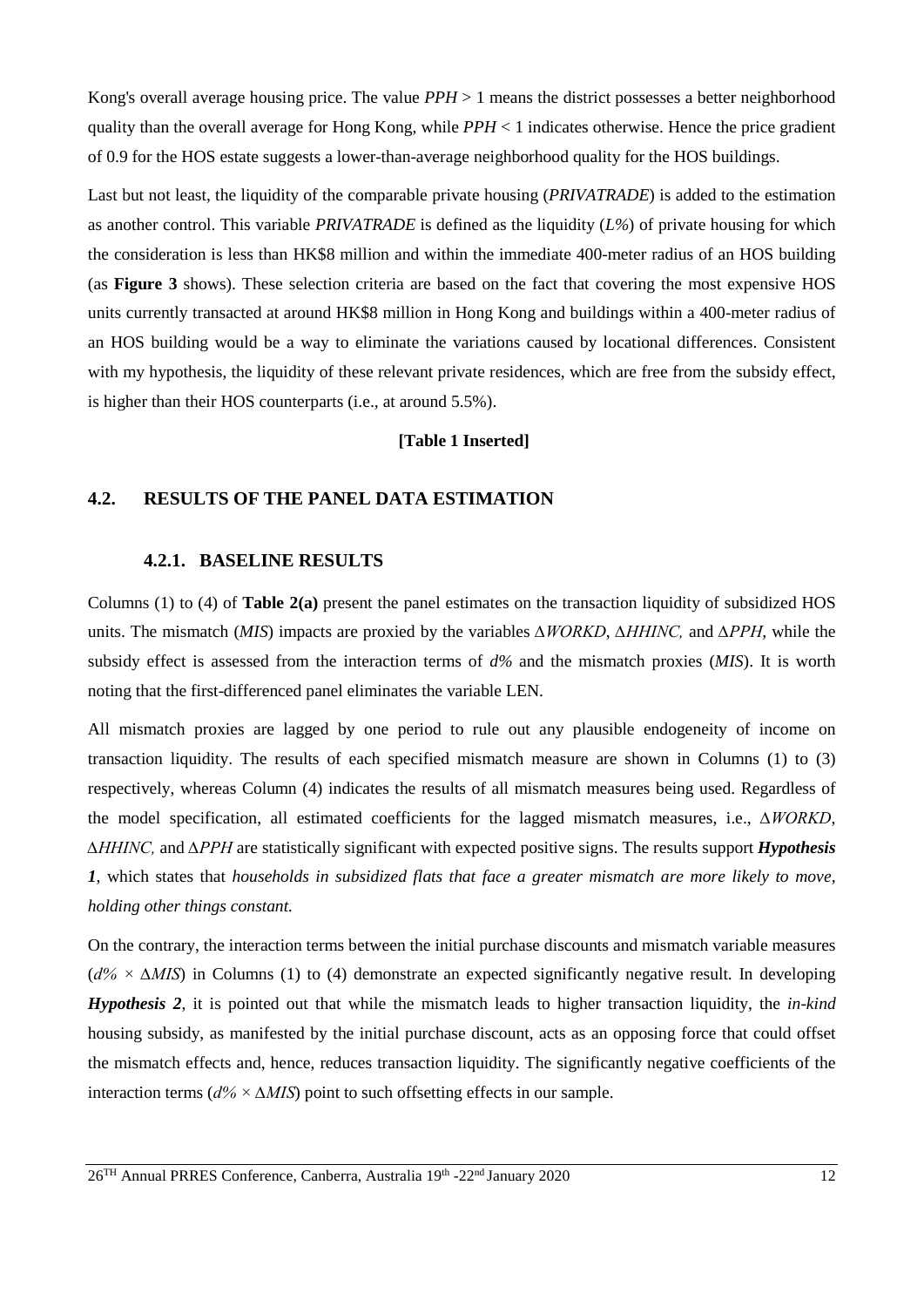Moreover, it is worth noting that the first-differenced panel has also eliminated the variable *d%* as the initial purchase discount is fixed for each HOS estate. Thus there is no need for *d%* in the model specification. To ensure the hidden factors, if any, that might still retain after differencing, the cross-sectional fixed effect is added to the models as a control.

#### **[Table 2(a) Inserted]**

### <span id="page-12-0"></span>**4.2.2. ROBUSTNESS CHECKS WITH PRIVATIZED HOS TRANSACTIONS**

To strengthen the arguments, we have further performed panel estimations by using the second-time and subsequent sales of HOS homeowners transactions (i.e.*,* where premiums have been settled). Since the initial purchase discount is considered as a major force in counteracting the mismatch and thereby generates a significantly negative coefficient for all interaction terms *d% × ∆MIS,* those HOS homeowners who have settled their premiums are expected to be unrelated or at least less sensitive to the initial purchase discount (*d%*). In this connection, a set of affirmative results is found in Columns (5) to (8) in **Table 2(a)**. All mismatch proxies in these columns are insignificant (with some even showing counter-intuitive signs). The interaction terms between the initial purchase discounts and mismatch variables (*d% × ∆MIS*) likewise exhibit insignificant results. It is intuitive, as the initial purchase discount no longer applies to those HOS homeowners with their premium being settled (i.e. no housing subsidy effect at all).

On the other hand, the variable ∆*PRIVATRADE*, which is used to capture the time element (∆*Zt*) in Equation [\(5\)](#page-9-0), is positively significant for HOS markets. The coefficients of ∆*PRIVATRADE* for those HOS with premium paid in Columns (5) to (8) are larger than their subsidized counterparts in Columns (1) to (4), indicating that the liquidities of those HOS with premium paid are more sensitive to the liquidity changes in the private housing market. This is intuitively acceptable as premium-settled HOS units are tantamount to private housing. Their liquidity, therefore, tends to be more sensitive to private housing developments. The significance of ∆*PRIVATRADE* also indicates that the variable effectively captures the time effect (*Z<sub>t</sub>*) in particular the potential supply and market trends at a period, because the private housing units are indeed the potential source of supply for subsidized homeowners.

## **4.2.3. A FURTHER CHECK WITH ANOTHER MEASURE OF SPATIAL MISMATCHES**

To measure the spatial mismatch, the use of proportion of people working across districts (WORKD) may pose a concern that the variable may just consider a particular dimension of spatial mismatch, i.e., the frequency of commute across districts, while overlooking the time cost to commute. Nevertheless, since the census data in Hong Kong does not provide information on the place of work for residents, a direct measure of time cost is basically impossible. Instead, a district-level "accessibility index" is constructed to serve the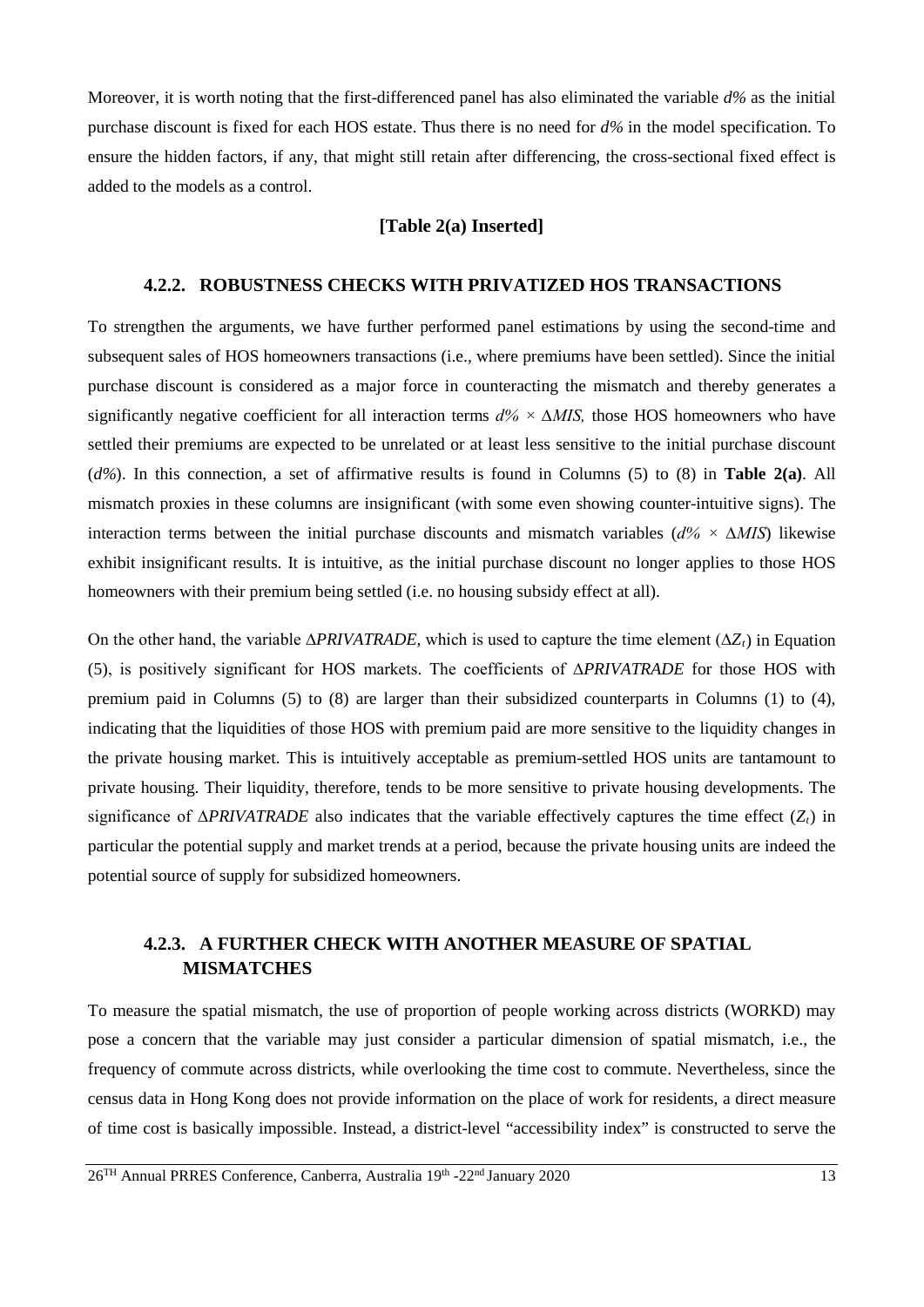purpose. Appendix 2 describes how such an index is formulated. After the accessibility indices for 18 council districts are compiled, the index values are then multiplied by *WORKD* to replenish the deficiency of relying merely on the single variable *WORKD*.

**Table 2(b)** shows that both baseline and privatized HOS estimations remain intact while the variable *ACCESS* is used to substitute the variable *WORKD.* Prima facie, the crosscheck further strengthens our subsidy and mismatch hypotheses.

#### **[Table 2(b) Inserted]**

#### **4.3. ESTIMATION STRATEGY 2: A NATURAL EXPERIMENT**

The second estimation strategy is to make use of a *one-off* premium waiver policy<sup>[13](#page-13-0)</sup> in 2013 as a unique randomized natural experiment to test the reactions of subsidized homeowners (for details, please refer to section 2.2.1). According to the hypotheses, it can be predicted that those HOS households who are facing the largest mismatches will immediately dispose of their properties and relocate elsewhere if they no longer have to be concerned about repaying housing subsidies. A higher HOS transaction liquidity can then be envisaged. In this experiment, the mismatches (*MIS*) are proxied by those HOS estates with their households (1) enjoying larger initial purchase discounts, *d%* or (2) living for a longer time, *AGE.* Such HOS units are expected to be more frequently traded under the waiver policy because households living in such estates are more likely to suffer severe mismatches and hence, more ready to move. The relevant regression model for analysis in this respect is presented below:

$$
L_{it} = a + \gamma HOS_s + \lambda T_t + \delta(HOS_s \times T_t) + \beta (HOS_s \times T_t \times MIS_t) + \varepsilon_{ist}
$$
 (6)

where *List* is the monthly transaction liquidity at estate *i* in market *s (subsidized vs. private),* which is defined in the same way as Equation (1) at time *t*.  $HOS<sub>s</sub>$  is a dummy that equals 1 if the observation refers to the HOS estate transaction liquidity or 0 if otherwise; and  $T_t$  is a policy time dummy that equals 1 when the transaction occurs after 2013M6 (post-treatment) or 0 if otherwise. The measure of mismatches,  $MIS_t$  cover both initial purchase discounts (*d%*) and age of estates (*AGE*). Coefficient *β* is expected to carry a positive sign because HOS estates with larger discounts are more likely to face greater mismatches. As a result, their owners will have a greater incentive to sell flats and relocate elsewhere under the premium waiver policy.

<span id="page-13-0"></span><sup>&</sup>lt;sup>13</sup> The premium waiver policy is officially called as "The Interim Scheme to Extend the Home Ownership Scheme Secondary Market to White Form Buyers".

<sup>26</sup>TH Annual PRRES Conference, Canberra, Australia 19th -22nd January 2020 14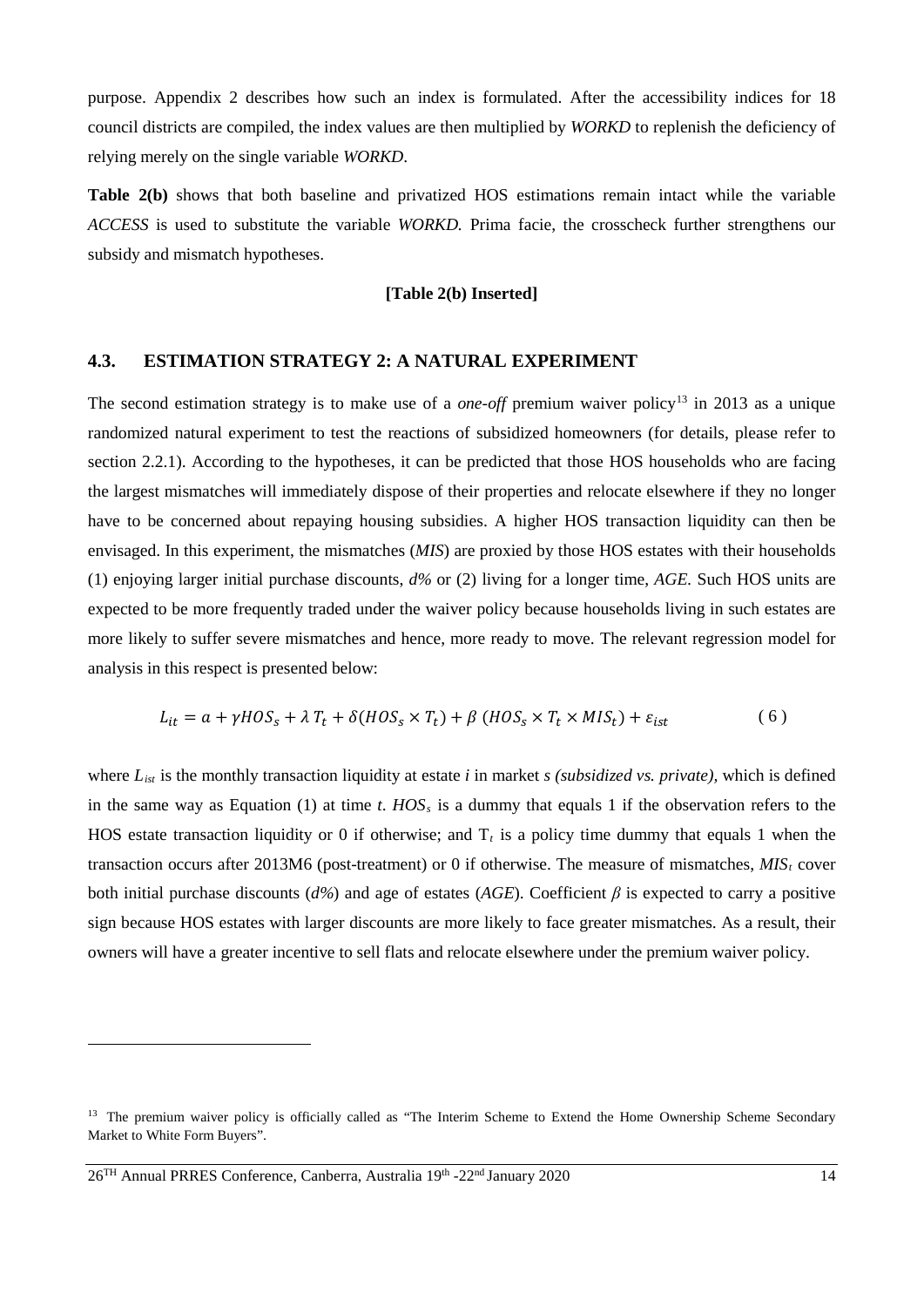#### **4.3.1. THE EXPERIMENTAL DATA**

For assessing the effects of the premium waiver policy on the monthly transactions liquidity (*L%*) of HOS estates, the transaction data for 170 subsidized housing estates with trading activities from July 2011 to March 2015 together with those comparable private housing units within 400 meters of HOS estate have been used. The monthly transactions recorded for nearby private sector flats provide a relevant control group (i.e. counterfactual) for benchmarking the impact of the premium waiver on HOS trading activities. The study period has been carefully chosen for good reasons. As 5,000 premium waivers by ballot were issued from June 2013 to March 2014 and the selected households were allowed to search for their flats within 12 months, all granted premium waivers should have expired by March 2015. The study period is thus set to commence from July 2011 in order to balance the time frame before and after the waiver policy.

Several features of the selected samples over the designated study period are considered to be favorable for the estimation. First, the premium waiver policy occurred amidst several rounds of property-market cooling measures. These measures included various special stamp duties (a stamp duty is a property tax in Hong Kong that also applies to HOS transactions in the open market), which significantly raised the transaction costs of purchasing property in the market. Upon implementation of such measures, any increase in the number of HOS transactions over the period could be primarily attributed to the growth in genuine demand, rather than property speculation.

Second, private housing within the immediate 400-meter radius of an HOS estate tends to be closely linked to that estate. This should form a good basis for comparison with the monthly transaction liquidity for the relevant sites. The variations in the initial purchase discounts (*d%*) and the age of HOS flats (*AGE*) should allow us to further test the varying subsidy effects on residential mobility. Moreover, the seasonal pattern of transaction liquidity, if any, should be similar for both HOS and nearby private housing estates. The difference-in-differences (DID) methodology (Card and Krueger, 1994) is expected to effectively "difference out" most unobservable confounding impacts on the monthly HOS transaction liquidity.

#### **[Figure 3 Inserted]**

<span id="page-14-0"></span>**Table 3** shows the means of the variables in the dataset. The means for variables in the HOS and private housing estates before and after the waiver policy are presented in Columns (1) to (4). After the implementation of the waiver policy, the number of monthly HOS transactions averaged 6.19, which slightly exceeded the transaction volume (i.e.*,* 6.07) before the 5,000 waivers were introduced. Nevertheless, such an increase should not be regarded as trivial when compared to the figures for the private housing market. As mentioned earlier, owing to the implementation of various tightening measures,<sup>[14](#page-14-1)</sup> trading activities in the

<span id="page-14-1"></span><sup>&</sup>lt;sup>14</sup> The tightening measures apply to the resales of HOS units with premium settled.

<sup>26</sup>TH Annual PRRES Conference, Canberra, Australia 19th -22nd January 2020 15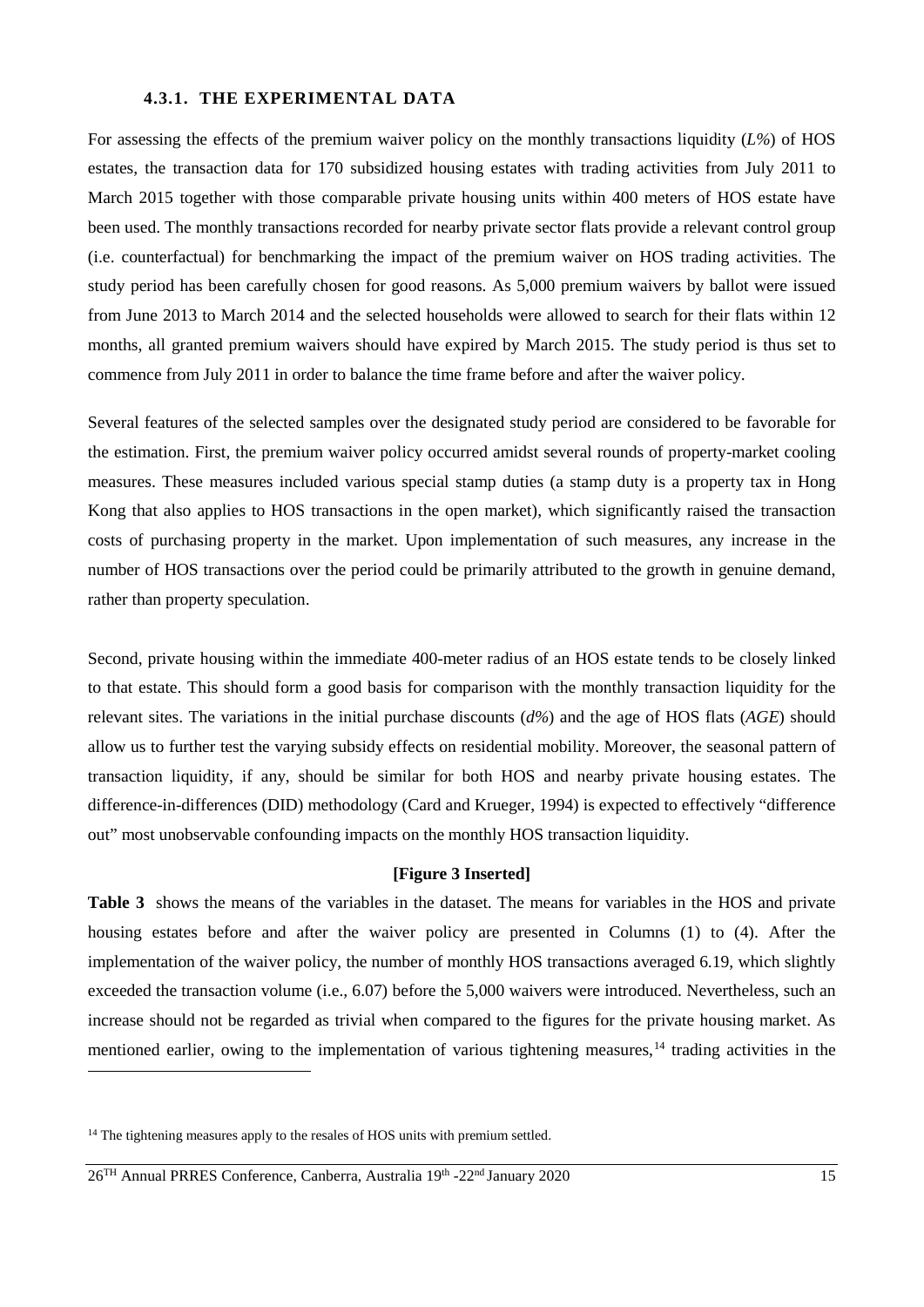property market remained slack over the study period. In fact, the number of transactions for private units adjacent to HOS estates, on average, dropped from 15 to 11 cases per month. This somehow reinforces my argument that the introduction of premium waivers has boosted the number of transactions in the HOS resale market. An initial assessment of the waiver program<sup>15</sup> also indicates that the average annual transaction in the HOS market increased to 2,810, more than the annual average of 2,100 in the past decade. The waiver boosted most of the transactions during the period. More importantly, as the government pledged to roll out another batch of waivers, those HOS households who had planned to buy their HOS units without getting the waiver were expected to have a strong incentive to wait for the impending round of waiver. That further helps ensure the validity of my comparison between subsidized homeowners and private homeowners in the natural experiment. Furthermore, the main attributes of housing transactions before and after the waiver program, including estate age (*AGE*), floor level (*FLR*), and flat size (*SIZE*), are likewise found to be similar for the HOS and private estates. Thus, buyers' housing preferences should not have changed much after the waiver policy.

#### **[Table 3 Inserted]**

### **4.3.2. RESULTS OF THE NATURAL EXPERIMENT**

The results shown in **Table 4** are in line with my prediction of the subsidy effect on residential mobility. In Columns (1) and (2) of the table, the policy time dummy *T* (i.e.,  $T = 1$  when the transaction occurred after 2013M6 or 0 if otherwise) carries a significantly negative sign that coincides with the tightening impact of the property cooling measures. Meanwhile, the main deterrent effect of housing subsidies on transaction volume is represented by the negative coefficient of the standalone variable of the initial purchase discount *d%*.

The premium waiver appears to have reduced the transaction liquidity for HOS flats in the market. The relevant impact is captured by the interaction term  $T \times HOS$ . The dwindling transaction liquidity in general may be attributable to people holding up their sales amid expectations of a further round of premium waiver. Indeed some anecdotes indicate that many HOS residents were expecting the waiver program to continue. Anyhow, the sign of this interaction term is not our main concern. Of particular note is the DID effect of subsidies on transaction liquidity, which is captured by the significantly positive coefficients for the interaction terms  $T \times HOS \times d\%$  (i.e., 0.0106 and 0.0104) in Columns (1) and (2). The estimated coefficient remains intact when the fixed effects of HOS estates are added. (i.e., Column 2 of **Table 4**). As mentioned

26TH Annual PRRES Conference, Canberra, Australia 19th -22nd January 2020 16

<span id="page-15-0"></span><sup>&</sup>lt;sup>15</sup> An initial assessment of the waiver policy (i.e., Interim Scheme) can be available at [http://www.legco.gov.hk/yr14-](http://www.legco.gov.hk/yr14-15/english/panels/hg/papers/hg20150105cb1-384-4-e.pdf) [15/english/panels/hg/papers/hg20150105cb1-384-4-e.pdf](http://www.legco.gov.hk/yr14-15/english/panels/hg/papers/hg20150105cb1-384-4-e.pdf)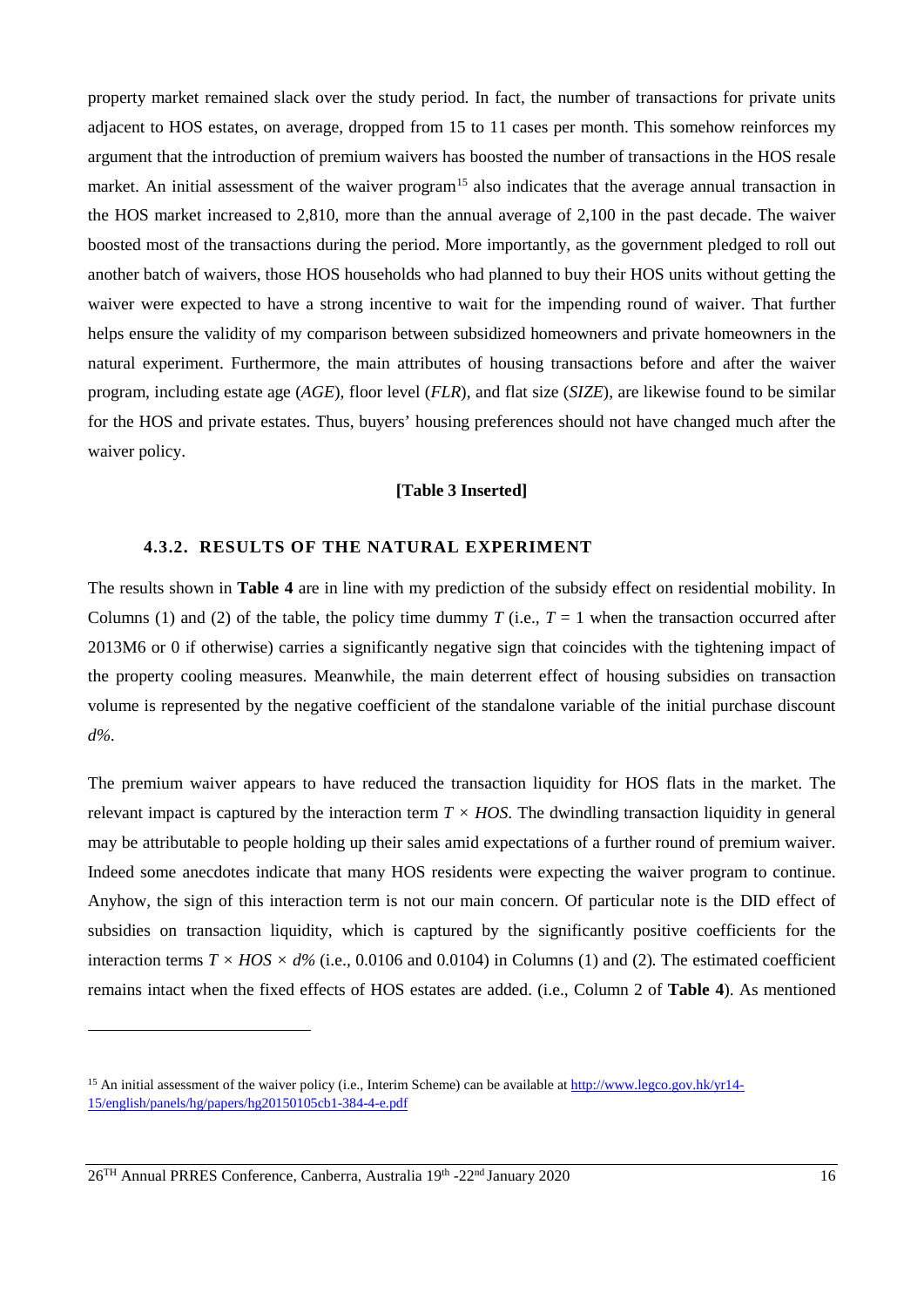earlier, *β* is expected to be positive because those HOS estates with more heavy discounts tend to suffer more severe mismatches and their owners are more likely to relocate elsewhere upon implementation of the premium waiver policy. The results in various specifications further confirm the proposed hypotheses.

As mentioned earlier, the age of HOS (i.e., *AGE* in Columns (3) and (4)) flats is employed as an alternative measure of mismatches (*MIS*). The DID effect of estate age on transaction liquidity, which is captured by the significantly positive coefficients of the interaction terms  $T \times HOS \times AGE$  (i.e., 0.0157 and 0.0049) in Columns (3) and (4), are consistent with the prediction regarding the mismatch hypotheses*.*

## **[Table 4 Inserted]**

## **4.4. EMPIRICAL RESULTS IN TERM OF ELASTICITIES**

Notably both the panel data estimation and natural experiment in this study display broadly similar results in respect of the marginal effects of initial purchase subsidy on transaction turnover. For the panel data results, it is observed that the marginal effect of the initial price discount on the transaction turnover is about -0.07 (i.e., the sum of coefficients for the interaction terms with d%,). As to the natural experiment, the marginal effect of the initial price discount on the transaction turnover is indicated by the interaction terms  $T \times HOS \times$ d%, which is 0.01. In fact, the estimation results can be expressed in terms of elasticities, i.e. the responsiveness of the change in transaction turnover with respect to the change of initial purchase discount. Based on the average transaction turnover (i.e., 1.09%) and initial price discount (i.e., 36%), the arc elasticity of transaction turnover with respect to initial purchase discount is estimated at around 2.4%[16](#page-16-0) This implies that a 1% increase in the initial purchase discount will reduce the transaction turnover by about 2%.

If residential immobility does matter, what should be done in order to resolve such a problem? We believe a long-term solution to the residential immobility problem is to unbundle the "property rights" of in-kind subsidies – to break the deadlock between the rights to live in an HOS flat and the rights to enjoy a housing subsidy. That is, an existing HOS owner is allowed to sell his unit and keep the subsidy for buying another flat in the private market. In the future, if he wants to sell the private flat, he may either sell it to another eligible HOS buyer at a discount or to anyone at the market price after repaying the subsidy. The final section will focus on discussing various solutions as a concluding remark of this study.

$$
\bar{\epsilon} = \frac{0.36 + (0.36 + 0.01)}{1.09 + (1.09 - 0.07)} \times \frac{0.07}{0.01} = 2.4
$$

<span id="page-16-0"></span><sup>&</sup>lt;sup>16</sup> Based on the panel data estimates, the arc elasticities of transaction turnovers with respect to subsidies are estimated as follows: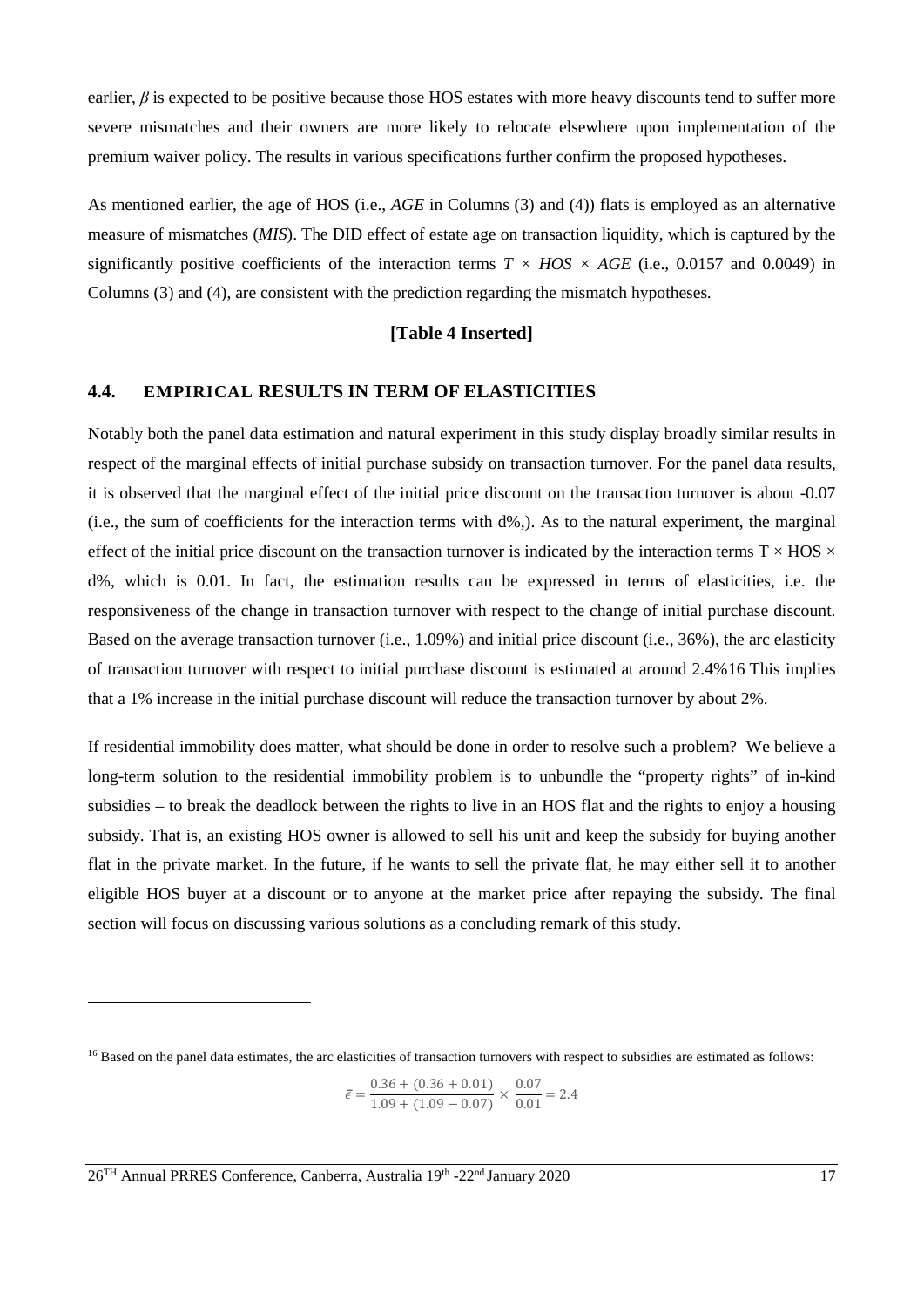## **5. CONCLUSION: MINIMIZING THE MISALLOCATION OF HOUSING BY MOBILIZING TRANSACTIONS**

In this study, we extend Glaeser and Luttmer's (2003) misallocation losses argument to empirically examine the misallocation losses due to mismatch under subsidized homeownership. Our empirical analysis confirms that subsidized homeownership creates misallocation loss in addition to the welfare losses of supply. In theory, ignoring such misallocation losses of subsidized homeownership may result in a too optimistic view of this housing policy especially when the subsidized homeownership usually "lock-in" the subsidy recipients by increasing their opportunity cost to move.

One of the most common factors restraining transaction activities in many share-equity homeownership arrangement is the statutory requirement to repay the relevant housing subsidy upon resale of the property. That is, the subsidy in the form of unpaid land premium has to be returned to the government at the time of resale. It makes very costly for residents in such subsidized homes to trade their flats on the open market. Even worse, the unpaid land premium is pegged with the growth of private housing prices. As a result, the possibility of settling the relevant premium by subsidized homeowners has become increasingly remote over time. Typically once an subsidized flat is allotted to a household, such a unit will seldom become available to the others on the open market even if the subsidized occupant has little intention to stay in the flat. The lack of residential mobility has therefore become a major source of inefficiency and inequity in the public housing sector. This has provoked heated debate and stimulated reflection in society on how to revive the residential mobility. Several approaches are discussed as a concluding remark for this study.

One approach is to waive the repayment of premium upon the resale of subsidized homes (Wong, 2015). The advocate argues that if the HOS homeowners are granted a full title to their flats and allow them to sell it on the open market without having to settle the unpaid land premium, the residential immobility problem will be solved satisfactorily. This approach has been disclosed for quite some time, yet incapable to gain wide support from the stakeholders. Many people have raised opposition on the grounds of "unfairness" in the relevant distribution of interests. In particular, it is hard to convince the middle class in the society why they need to use their tax money to subsidize the moderate-income people to become homeowners, whereas they have to struggle hard for many years hopefully just to get a small private flat. Moreover, the waiver approach is *de facto* a privatization of HOS flats. In such a case, the Government becomes a "developer" competing with private firms. Understandably the private developers as a primary stakeholder of the market have also voiced strong opposition to such an idea. So the approach soon got stuck as it is increasingly treated as a political rather than an economic issue. Even though this proposed approach may seem a possible way out regarding tackling the HOS residential immobility, the substantial political economic pressures have been keeping it virtually inside the ivory tower.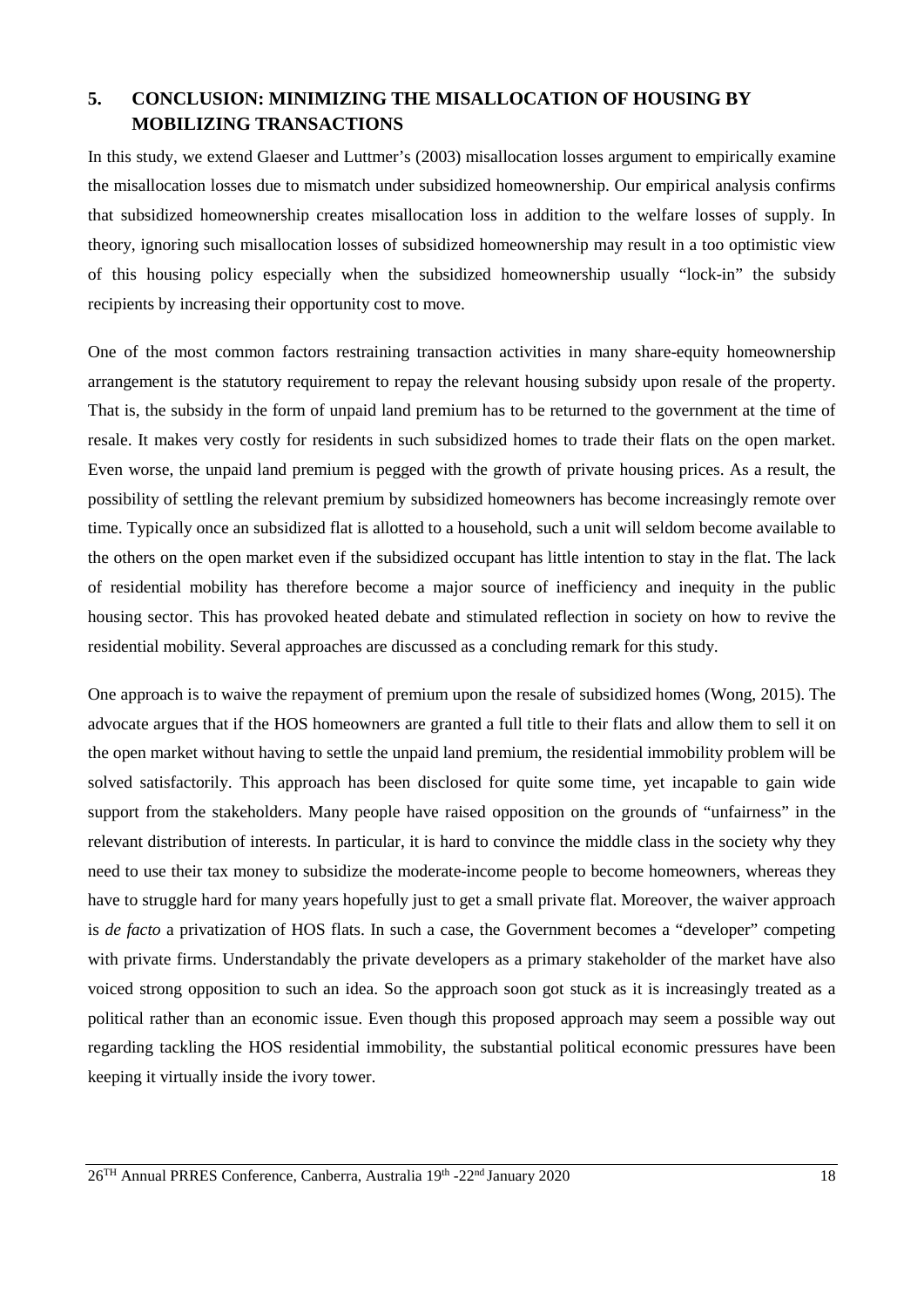Another suggested approach to mobilize the HOS residents is to constrain the inherent property rights of inheritance (Chau, Wong, and Yiu, 2012). As pointed out earlier, the housing subsidy is the main culprit of low HOS mobility. In exploring the question of "What if such subsidy will be expired?" Chau et al. (2012) proposed that if the newly completed HOS units are sold with a terminable leasehold contract, the price of such HOS units will be reduced significantly. Assuming such new HOS units have, say only 50-year leasehold period (i.e. 50-year rights to occupy, rights to transfer and rights to derive income), the value of such units will certainly be priced at a discount since the owners do not have the option (rights without obligation) to inherit when opportunity arises in the longer-term future. At the end of the leasehold contract, the HOS residents can only sell back to the Government at a fairly assessed price.

Under the leasehold arrangement proposed by Chau et al. (2012), the HOS market will become more sustainable but inheritable. The 50-year terminable period guarantees that the units will be forfeited to the Government which in turn will be re-allocated to the people in need. In essence, the expiry leasehold contract facilitates the development of a housing ladder. Since the leasehold HOS can be freely traded in the market, the homeowners can enjoy a "full homeownership" (except after expiry date of the lease). Homeowners can exercise their "full" rights by reselling the flats, using them as collateral for refinancing, and subletting if necessary by the varying needs of their life cycles. More importantly, as the value of such leasehold, HOS is significantly reduced, less financial subsidy is required from the government.

Apparently, the premium waiver and leasehold HOS proposals represent two extreme approaches to deal with the residential immobility problem. Simply put, the premium waiver approach provides an opportunity for a windfall gain to HOS residents so as to allure them away from the relevant housing program, whereas the leasehold HOS approach directly makes use of government regulation to restrict the length of stay of HOS residents under the program. Admittedly both approaches have their own merits, but they might fail to provide a market solution that directly addresses the core problem encountered by the HOS homeowners: once a choice is made to resell their flats (i.e., to forgo the rights to occupy), the HOS homeowners are at the same time giving up their rights to enjoy the housing subsidies.

We believe a long-term solution is to unbundle the "property rights" of *in-kind* subsidies – to break the deadlock between the rights to live in an HOS flat and the rights to enjoy a housing subsidy (Cheung, 2017). An existing HOS owner can choose to sell his unit and keep the subsidy for purchasing another flat in the private market. In the future, if he wants to sell the private flat, he may sell it to another eligible HOS buyer at a discount or to anybody at the market price after repayment of the subsidy<sup>17</sup>.

<span id="page-18-0"></span><sup>&</sup>lt;sup>17</sup> This property right solution is a modified solution from a so-called "imminent HOS plan" proposed by Wong (2011). Please vide a[t http://news.stheadline.com/dailynews/headline\\_news\\_detail\\_columnist.asp?id=155189&section\\_name=wtt&kw=232;](http://news.stheadline.com/dailynews/headline_news_detail_columnist.asp?id=155189§ion_name=wtt&kw=232) the main gist of this proposal is to transform some private housings into HOS. The Government can use the proceeds obtained from any land auction to purchase back some private housing units and resell them as HOS.

<sup>26&</sup>lt;sup>TH</sup> Annual PRRES Conference, Canberra, Australia 19<sup>th</sup> -22<sup>nd</sup> January 2020 19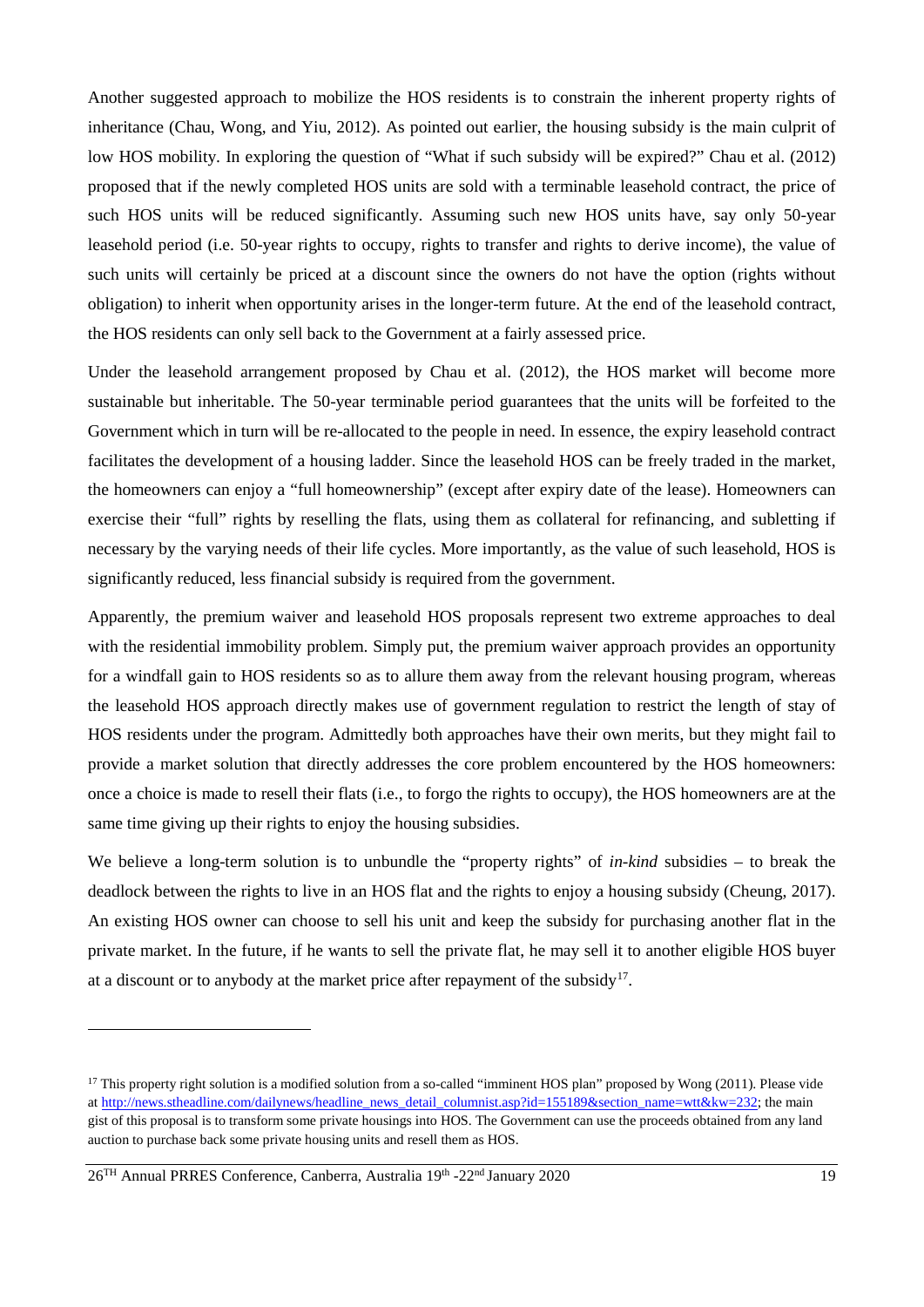This property rights arrangement will increase the flexibility of *in-kind* subsidies. Its spirit is in line with the notion of *housing vouchers*, which has been hotly debated in recent housing literature and studies *–* whether a *cash equivalent* housing subsidy enables public housing residents to enjoy greater mobility and, thereby, leads to a substantial improvement in their well-being (Eriksen and Ross, 2015). Regrettably, most public housing policy debates so far, whether in Hong Kong or many other economies, have mainly concentrated on the provision of adequate affordable housing by the government, with little regard to the role of housing subsidies in the society. Thus, additional research and policy attention are warranted to help policymakers to better understand the differences between *in-kind* and cash-equivalent housing subsidies and their effects on residents' behavior so that policymakers can devise suitable housing policies that take into account their overall effects on society, as well as on various stakeholder groups.

## **REFERENCES**

Aaronson, D. (2000). A Note on the Benefits of Homeownership. *Journal of Urban Economics, 47*(3), 356-369.

- Alonso, W. (1964). Location and land use. Toward a general theory of land rent. *Location and land use. Toward a general theory of land rent.*
- Ando, A., & Modigliani, F. (1963). The "life cycle" hypothesis of saving: Aggregate implications and tests. *The American Economic Review, 53*(1), 55-84.
- Apgar, W. C. (2004). *Rethinking rental housing: Expanding the ability of rental housing to serve as a pathway to economic and social opportunity*: Joint Center for Housing Studies, Graduate School of Design, John F. Kennedy School of Government, Harvard University.
- Bartel, A. P. (1979). The migration decision: What role does job mobility play? *The American Economic Review*, 775-786.
- Belsky, E. S., & Drew, R. B. (2008). Overview Rental Housing Challenges and Policy Responses *Revisiting Rental Housing: Policies, Programs, and Priorities* (In Retsinas N. & Belsky E. (Eds.), ed., pp. 14-56): Brookings Institution Press.
- Card, D., & Krueger, A. B. (1994). Minimum Wages and Employment: A Case Study of the Fast-Food Industry in New Jersey and Pennsylvania. *The American Economic Review, 84*(4), 772-793.
- Chau, K. W., Wong, S. K., and Yiu, C. Y., & (2012, May 15). Hong Kong Economic Times
- Cheung, K. S. (2017). The lock-in effects of subsidized homeownership in Hong Kong. *HKU Theses Online (HKUTO)*.<https://hub.hku.hk/bitstream/10722/257606/1/FullText.pdf>
- Clark, W. A., & Moore, E. G. (1982). Residential mobility and public programs: current gaps between theory and practice. *Journal of Social Issues*, 38(3), 35-50.
- Coulson, N. E., & Engle, R. F. (1987). Transportation costs and the rent gradient. *Journal of Urban Economics, 21*(3), 287-297.
- Cunha, J. M., De Giorgi, G., & Jayachandran, S. (2011). *The price effects of cash versus in-kind transfers*.
- Currie, J., & Gahvari, F. (2008). Transfers in cash and *in-kind*: theory meets the data. *Journal of Economic Literature, 46*(2), 333-383.
- Dietz, R. D., & Haurin, D. R. (2003). The social and private micro-level consequences of homeownership. *Journal of Urban Economics, 54*(3), 401-450.
- Englund, P., & Ioannides, Y. M. (1997). House price dynamics: an international empirical perspective. *Journal of Housing Economics, 6*(2), 119-136.
- Eriksen, M. D., & Ross, A. (2015). Housing vouchers and the price of rental housing. *American Economic Journal: Economic Policy, 7*(3), 154-176.
- Genesove, D., & Han, L. (2012). Search and matching in the housing market. *Journal of Urban Economics, 72*(1), 31-45.
- Glaeser, E. L., & Luttmer, E. F. (2003). The misallocation of housing under rent control. *American Economic Review*, *93*(4), 1027-1046.

<sup>26</sup>TH Annual PRRES Conference, Canberra, Australia 19th -22nd January 2020 20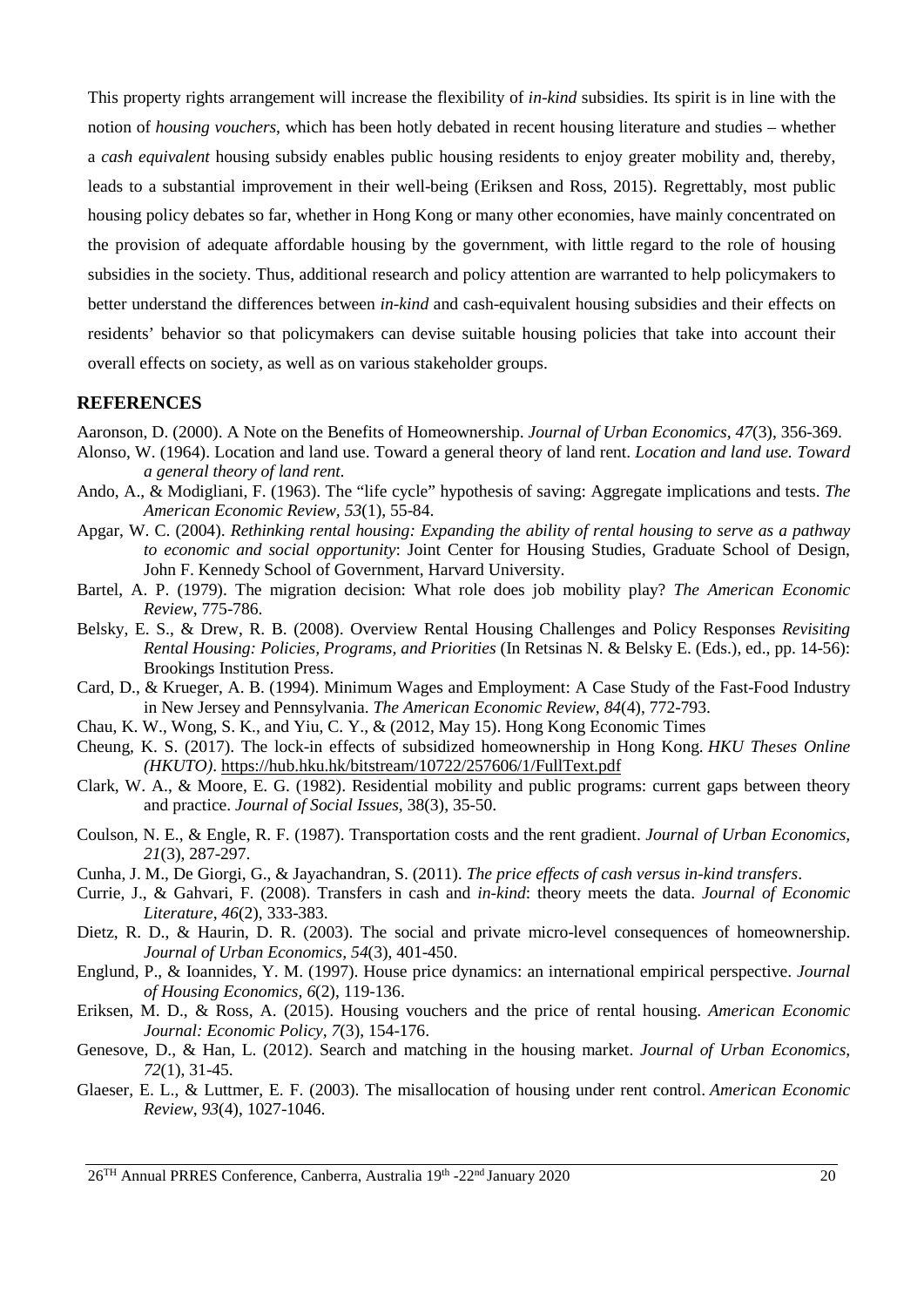- Goodman, A. C. (1995). A dynamic equilibrium model of housing demand and mobility with transactions costs. *Journal of Housing Economics, 4*(4), 307-327.
- Grant, U. (2010). Spatial inequality and urban poverty traps. *ODI Working Paper 326/CPRC Working Paper 166*.
- Green, R. K., & White, M. J. (1997). Measuring the benefits of homeowning: Effects on children. *Journal of Urban Economics, 41*(3), 441-461.
- Gyourko, J., & Linneman, P. (1989). Equity and efficiency aspects of rent control: An empirical study of New York City. *Journal of urban Economics*, *26*(1), 54-74.
- Hamnett, C. (1991). The relationship between residential migration and housing tenure in London, 1971–81: a longitudinal analysis. *Environment and Planning A, 23*(8), 1147-1162.
- Hardman, A. M., & Ioannides, Y. M. (1999). Residential Mobility and the Housing Market in a Two-sector Neoclassical Growth Model. *The Scandinavian Journal of Economics, 101*(2), 315-335.
- Haurin, D. R., Hendershott, P. H., & Wachter, S. M. (1996). *Borrowing constraints and the tenure choice of young households*. Retrieved from
- Herrera, J., & Roubaud, F. (2005). Urban Poverty Dynamics in Peru and Madagascar, 1997–99: A Panel Data Analysis 1. *International Planning Studies, 10*(1), 21-48.
- Huat, C. B. (2000). Public housing residents as clients of the state. *Housing Studies, 15*(1), 45-60.
- Hutchison, R. (2009). *Encyclopedia of urban studies*: Sage Publications.
- Iacoviello, M. (2004). Consumption, house prices, and collateral constraints: a structural econometric analysis. *Journal of Housing Economics, 13*(4), 304-320.
- Jelleyman, T., & Spencer, N. (2008). Residential mobility in childhood and health outcomes: a systematic review. *Journal of Epidemiology and Community Health, 62*(7), 584-592.
- Johnson, M. P., Ladd, H. F., & Ludwig, J. (2002). The benefits and costs of residential mobility programmes for the poor. *Housing Studies, 17*(1), 125-138.
- Kain, J. F. (1968). Housing segregation, Negro employment, and metropolitan decentralization. *The Quarterly Journal of Economics, 82*(2), 175-197.
- Kluger, B. D., & Miller, N. G. (1990). Measuring residential real estate liquidity. *Real Estate Economics, 18*(2), 145-159.
- Krainer, J. (2001). A theory of liquidity in residential real estate markets. *Journal of Urban Economics, 49*(1), 32-53.
- Leung, C. K. Y., & Feng, D. (2005). What drives the property price-trading volume correlation? Evidence from a commercial real estate market. *The Journal of Real Estate Finance and Economics, 31*(2), 241-255.
- Lui, H.-K. (2007).The redistributive effect of public housing in Hong Kong. *Urban Studies, 44*(10), 1937-1952.
- Lui, H.-K., & Suen, W. (2011). The effects of public housing on internal mobility in Hong Kong. *Journal of Housing Economics, 20*(1), 15-29.
- Majale, M., Tipple, G., & French, M. (2011). Affordable land and housing in Asia. *United Nations Human Settlements Programme (UN-HABITAT)*, 1-84.
- Miceli, T. J., Sazama, G. W., & Sirmans, C. (1994). The role of limited-equity cooperatives in providing affordable housing. *Housing Policy Debate, 5*(4), 469-490.
- Muth, R. F. (1969). Cities and housing; the spatial pattern of urban residential land use.
- Rohe, W. M., & Stewart, L. S. (1996). Homeownership and neighborhood stability. *Housing Policy Debate, 7*(1), 37-81.
- Rohe, W. M., Van Zandt, S., & McCarthy, G. (2002). Home ownership and access to opportunity. *Housing Studies, 17*(1), 51-61.
- Sampson, R. J. (1991). Linking the micro- and macro level dimensions of community social organization. *Social Forces*, 43-64.
- Sánchez, A. C., & Andrews, D. (2011). Residential mobility and public policy in OECD countries. *OECD Journal: Economic Studies*, *2011*(1), 1-22.
- Sergeant, J. F., Ekerdt, D. J., & Chapin, R. (2008). Measurement of late-life residential relocation: why are rates for such a manifest event so varied? *The Journals of Gerontology Series B: Psychological Sciences and Social Sciences, 63*(2), S92-S98.
- Shlay, A. B. (2006). Low-income homeownership: American dream or delusion? *Urban Studies, 43*(3), 511-531.
- South, S. J., & Crowder, K. D. (1997). Residential mobility between cities and suburbs: Race, suburbanization, and back-to-the-city moves. *Demography, 34*(4), 525-538.

 $26<sup>TH</sup>$  Annual PRRES Conference, Canberra, Australia 19<sup>th</sup> -22<sup>nd</sup> January 2020 21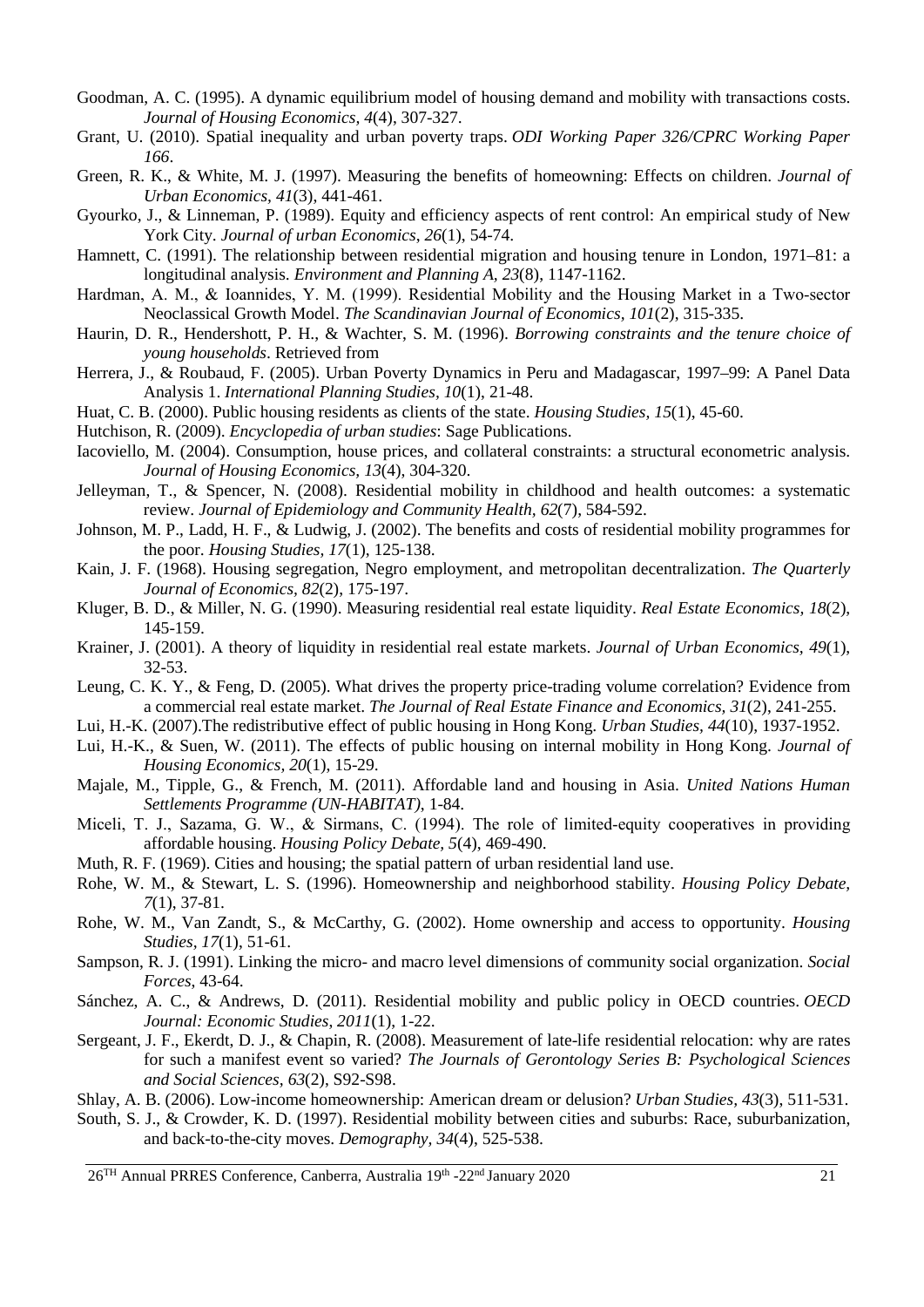- South, S. J., & Deane, G. D. (1993). Race and residential mobility: Individual determinants and structural constraints. *Social Forces*, 147-167.
- Temkin, K. M., Theodos, B., & Price, D. (2013). Sharing Equity with Future Generations: an evaluation of longterm affordable homeownership programs in the USA. *Housing Studies, 28*(4), 553-578.
- Tse, C. Y., & Chan, A. W. (2003). Estimating the commuting cost and commuting time property price gradients. *Regional Science and Urban Economics, 33*(6), 745-767.
- Tucker, C. J., Marx, J., & Long, L. (1998). "Moving on": Residential mobility and children's school lives. *Sociology of Education*, 111-129.
- Wong, S. K., Yiu, C. Y., & Chau, K. W. (2012). Liquidity and information asymmetry in the real estate market. *The Journal of Real Estate Finance and Economics*
- Wong, Y. C. (2015). *Hong Kong Land for Hong Kong People: Fixing the Failure of Our Housing Policy.* Hong Kong: Hong Kong University Press.
- Wong, Y.-C., & Liu, P.-W. (1988). The distribution of benefits among public housing tenants in Hong Kong and related policy issues. *Journal of Urban Economics, 23*(1), 1-20.

### **APPENDIX**

-

## **Accessibility Index of 18 District Council Districts in Hong Kong**

Locational accessibility is an important aspect when considering tenure choices. This is particularly so in Hong Kong, where significant housing price differentials are observed just a mile away from the Mass Railway Transit. In order to measure the influence of time cost for proxying the spatial mismatch, an accessibility index for 18 District Council Districts in Hong Kong is constructed. Specifically, this accessibility index is a weighted index taking into account the travel time factor and the working population within a corresponding district.

The travel time involved is compiled by using the Google map Distance Matrix API through the function "gmapsdistance" in  $R^{18}$  $R^{18}$  $R^{18}$  (i.e., an open source programming language developed by GNU project). Both the origin and the destination are the respective centroid of the Council Districts. If the centroid of a DC is located at sea, an approximated centroid within land is selected. Using "Mass Transit" as the mode of transportation and setting the departure time as Monday, 8:00 a.m. in the morning, a travel time matrix can be developed. For instance, the centroid of Wan Chai district is located near the Hong Kong Sanatorium & Hospital, the "gmapdistance" in R will map out all travel times between this point and the remaining 17 DCs.

Travel time is not the only consideration in examining the accessibility of a district. The working population is also relevant in particular when a spaital mismatch is a key concern. Therefore, the working population in each district at a particular year is used as a measure to weigh against the travel time aggregated. Based on the working population of each DC and travel times between districts, an accessibility index for 18 districts in Hong Kong is constructed.

<span id="page-21-0"></span><sup>&</sup>lt;sup>18</sup> For details of "gmapsdistance" function in R, please vide[: https://cran.r-project.org/web/packages/gmapsdistance/README.html](https://cran.r-project.org/web/packages/gmapsdistance/README.html)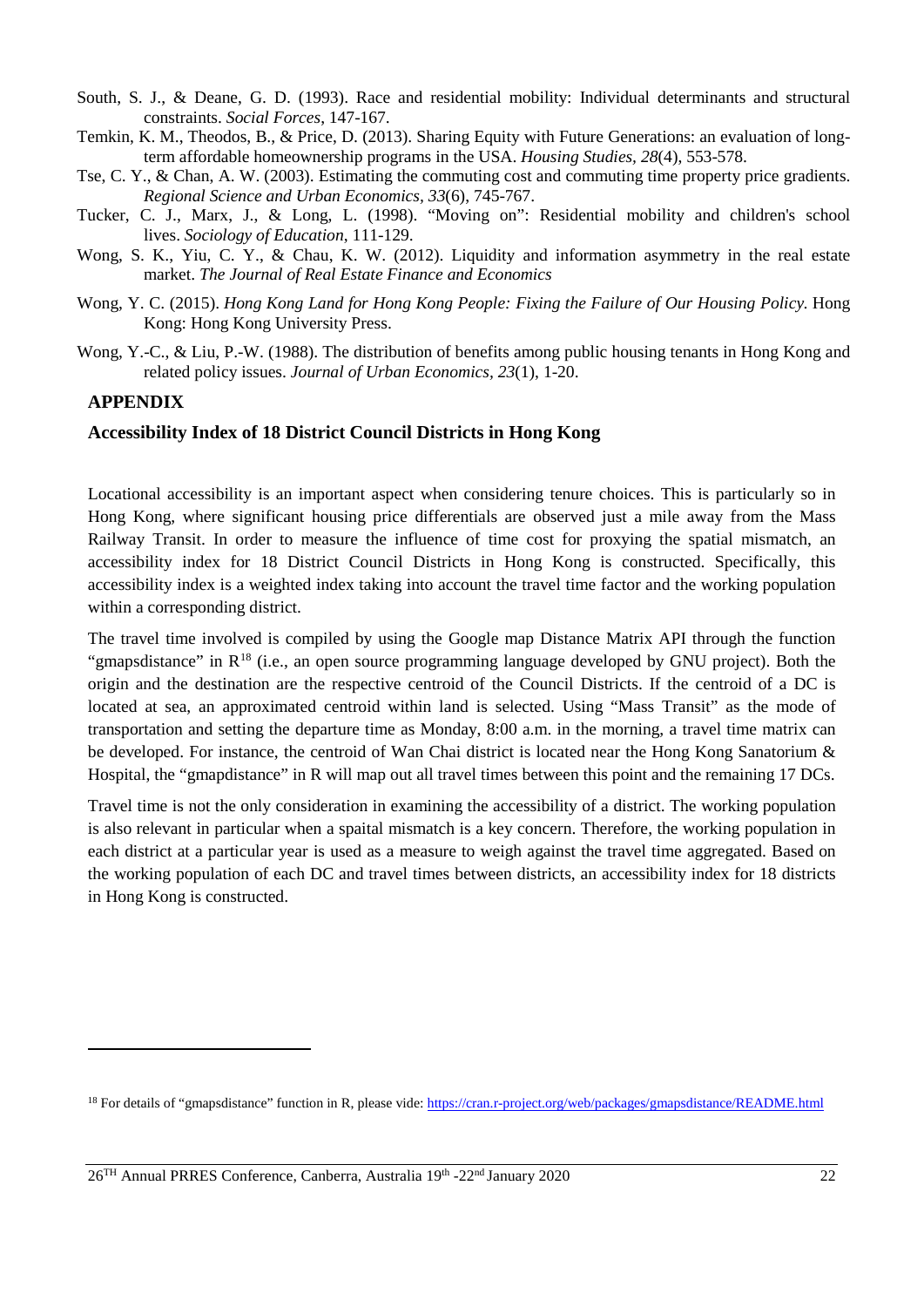**Figure 1 The Welfare Losses from Rent Control when Apartment are Randomly Allocated across Consumers (Adopted and Redrawn from Glaeser and Luttmer, AER 2003, p. 1029)**

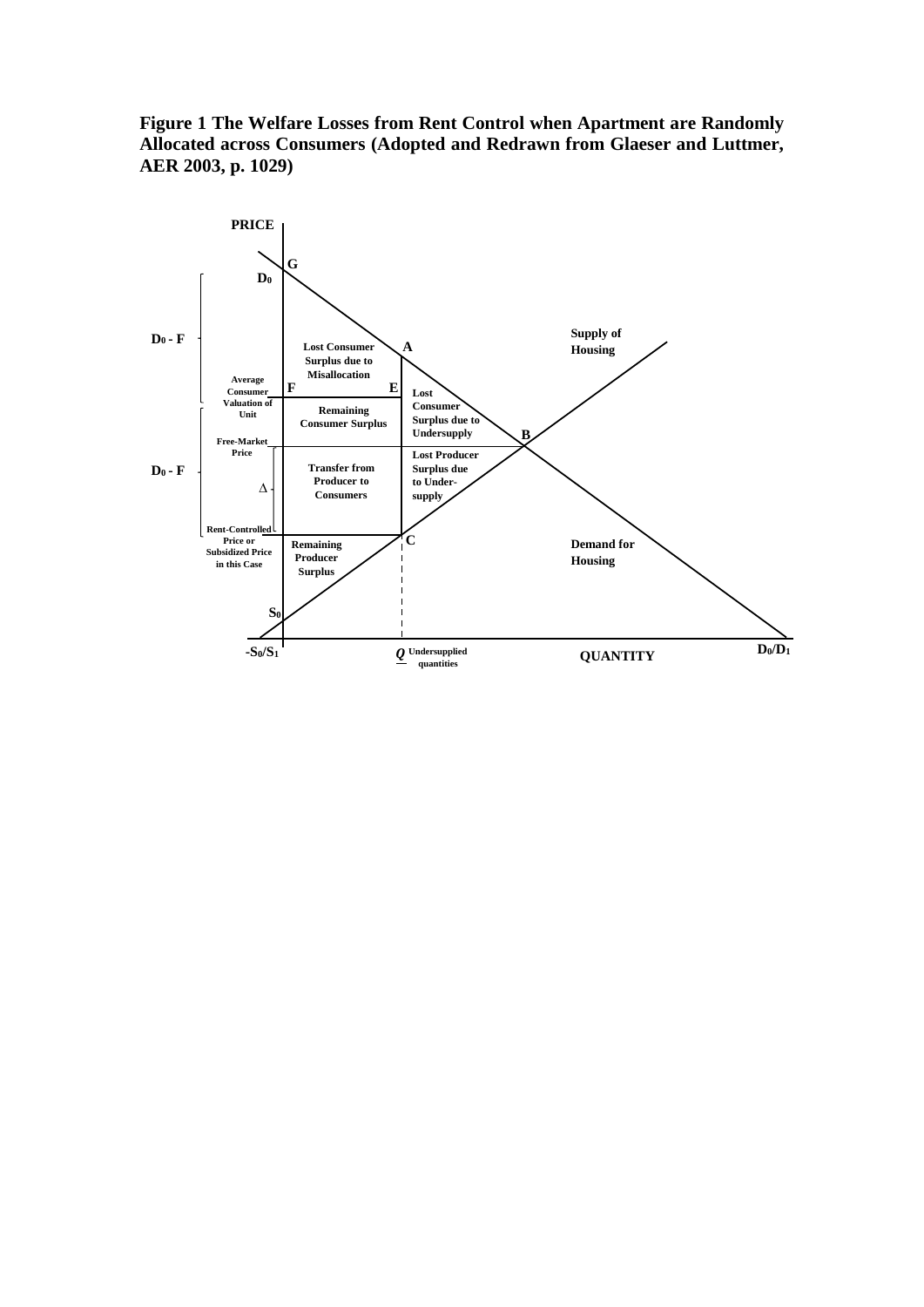

## **Figure 2 Locations of HOS Estates and % of Residents Working in Other Districts**

*Notes: Authors' compilation based on 2001, 2006, and 2011 Hong Kong Population Census*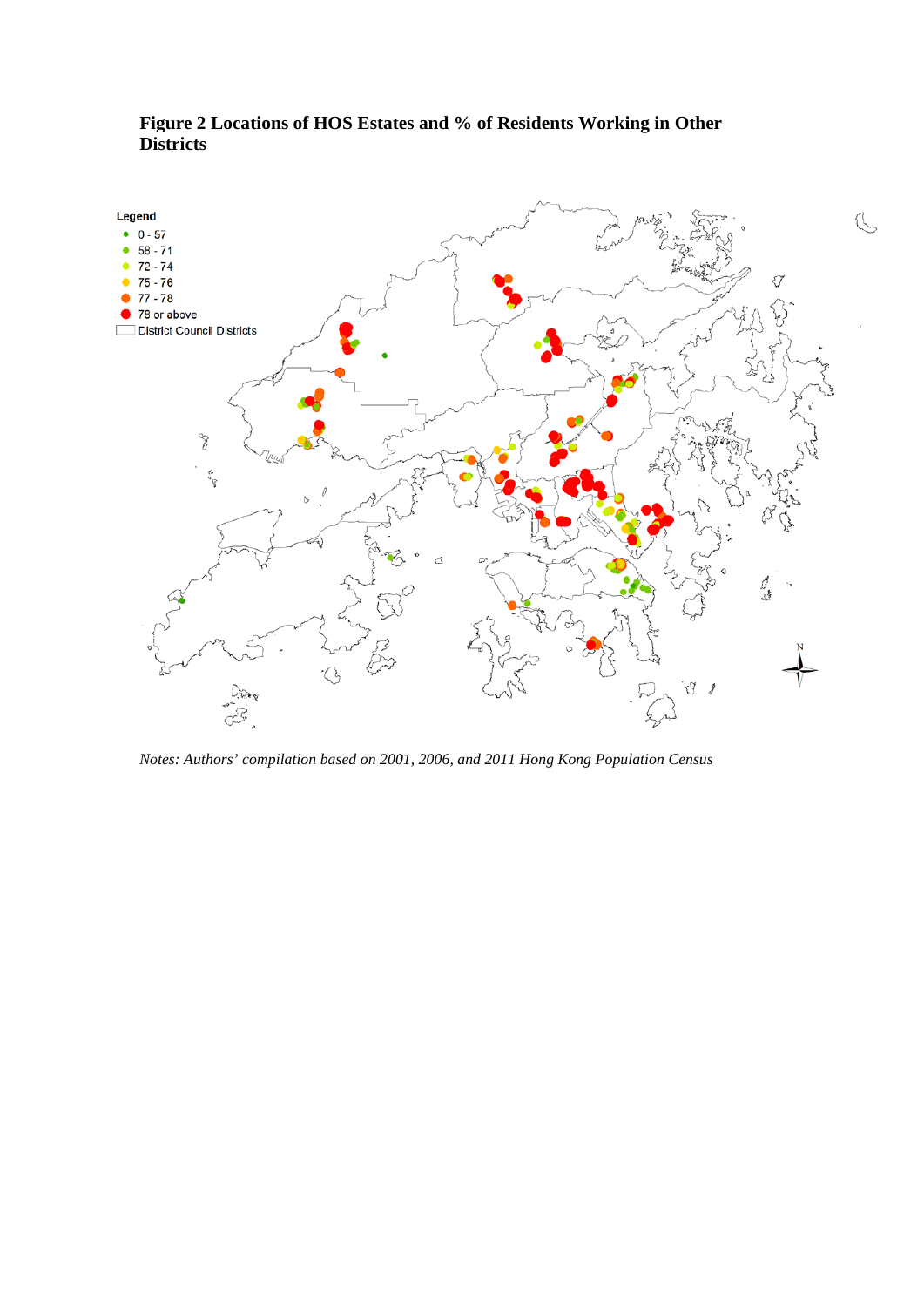## **Figure 3 Private Housing Estates near one HOS Estate**



*Notes*: Affluence Garden consists of five blocks. The 400-meter radius is centered near Block 3 (the orange dot) and encompasses six estates (26 buildings) and 16 single building blocks.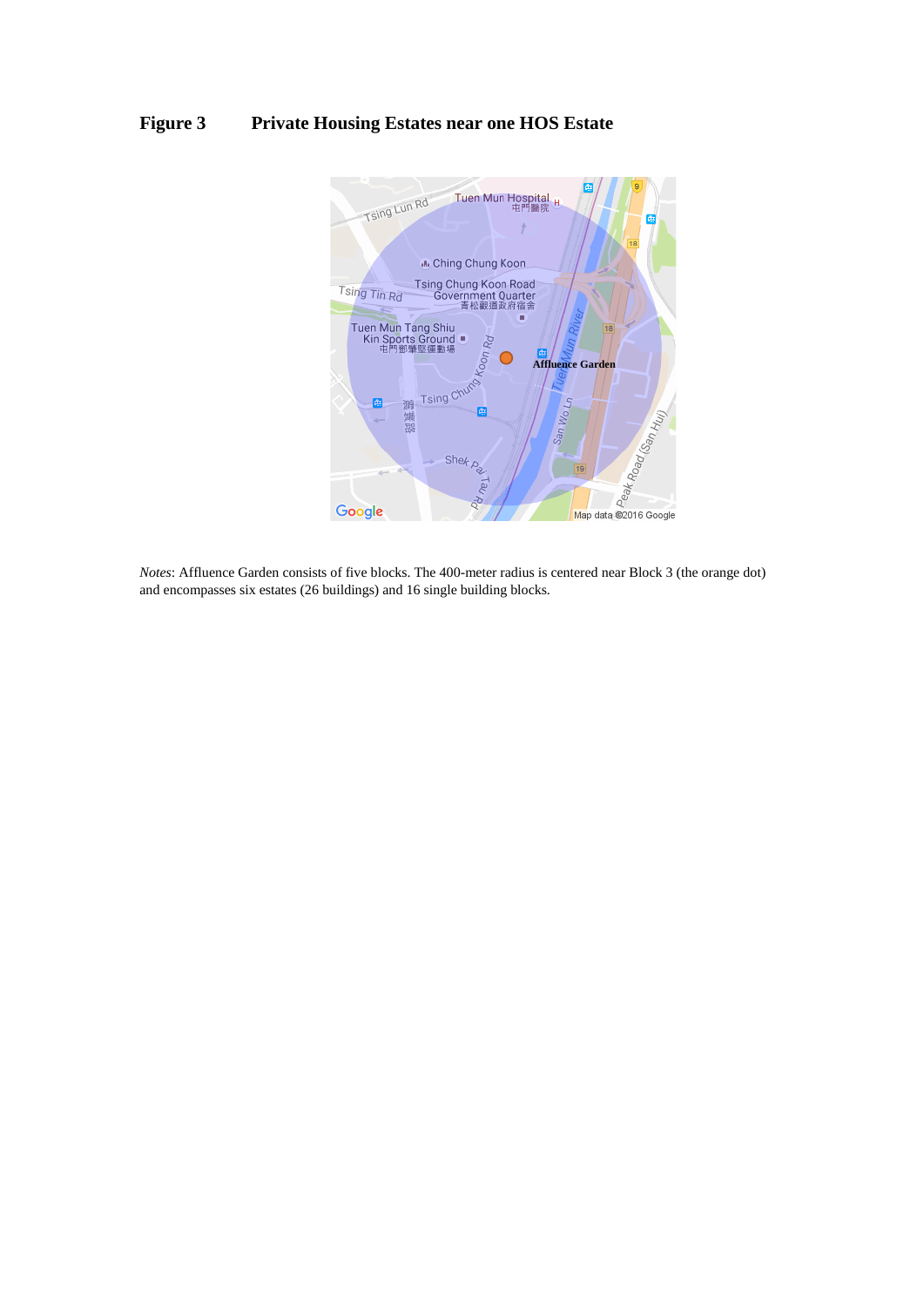| <b>Panel (A) - Liquidity Measure</b> |                                                                                                                                       |                                    |         |                        |         |                |
|--------------------------------------|---------------------------------------------------------------------------------------------------------------------------------------|------------------------------------|---------|------------------------|---------|----------------|
|                                      |                                                                                                                                       | <b>Subsidized</b>                  |         | <b>Premium settled</b> |         | Diff.          |
|                                      |                                                                                                                                       |                                    | (1)     |                        | (2)     | $(2) - (1)$    |
| Variable                             | <b>Description</b>                                                                                                                    | Mean                               | S.D.    | Mean                   | S.D.    | t-test         |
| L%                                   | Liquidity (i.e., transactions<br>per annum as % of relevant<br>stock)                                                                 | 1.09                               | 1.12    | 4.53                   | 5.57    | $-73.2**$      |
| <b>VOL</b>                           | Transactions for each<br>building per annum                                                                                           | 3.49                               | 3.90    | 1.06                   | 2.25    | $-66.3**$      |
| <b>STOCK</b>                         | Total relevant stock of each<br>building                                                                                              | 306                                | 156     | 22                     | 37      | $-218.7**$     |
|                                      | <b>Panel (B) - Mismatch Measure and Controls</b>                                                                                      |                                    |         |                        |         |                |
|                                      |                                                                                                                                       | Subsidized and premium settled HOS |         |                        |         | <b>Private</b> |
|                                      |                                                                                                                                       |                                    |         | (1)                    | (2)     |                |
| <b>Variable</b>                      | <b>Description</b>                                                                                                                    | Mean                               | S.D.    | Min.                   | Max.    | Mean           |
|                                      |                                                                                                                                       |                                    |         |                        |         |                |
| $d\%$                                | Initial purchase discount (%)                                                                                                         | 36.19                              | 9.94    | 13.25                  | 50.00   |                |
| <b>HHSIZE</b>                        | Domestic household size                                                                                                               | 3.19                               | 0.33    | 1.58                   | 4.95    | 3.06           |
| <i>WORKD</i>                         | Proportion of workers who<br>commute to another district<br>for work (%)                                                              | 77.7                               | 10.3    | 33.2                   | 99.3    | 70.4           |
| INC                                  | Median monthly household<br>income (HK\$)                                                                                             | 23 865                             | 9081    | 5 7 5 8                | 211954  | 27090          |
| <b>PPH</b>                           | Housing price gradient (i.e.,<br>avg. private housing price in<br>the district with an HOS<br>building divided by overall<br>HK avg.) | 0.90                               | 0.37    | 0.39                   | 3.90    |                |
| <b>PRIVATRADE</b>                    | Liquidity (%) of private<br>housing ( <hk\$8m; <400m<br="">radius of an HOS estate)</hk\$8m;>                                         |                                    |         |                        |         | 5.46           |
| No. of Observations                  |                                                                                                                                       | 15 15 6                            | 15 15 6 | 15 15 6                | 15 15 6 |                |

### **Table 1 Definition of Variables and Their Descriptive Statistics**

Notes: Sample period is from 1997 to 2014; 842 HOS buildings are covered in the sample. Hence, the sample includes 15,156 observations (i.e.,  $842 \times 18$ ). The liquidity measure in Panel (A) is calculated according to the data from the Land Registry, and Economic Property Research Center (EPRC), while the mismatch measures in Panel (B) are based on 2001, 2006, and 2011 Census. The data for years in between are obtained by linear extrapolation. All HOS variables indicate the average of a building *i* for each year. Subsidized HOS refers to purchases made without settling the premium. "\*\*" means the coefficient is significant at the 1% level.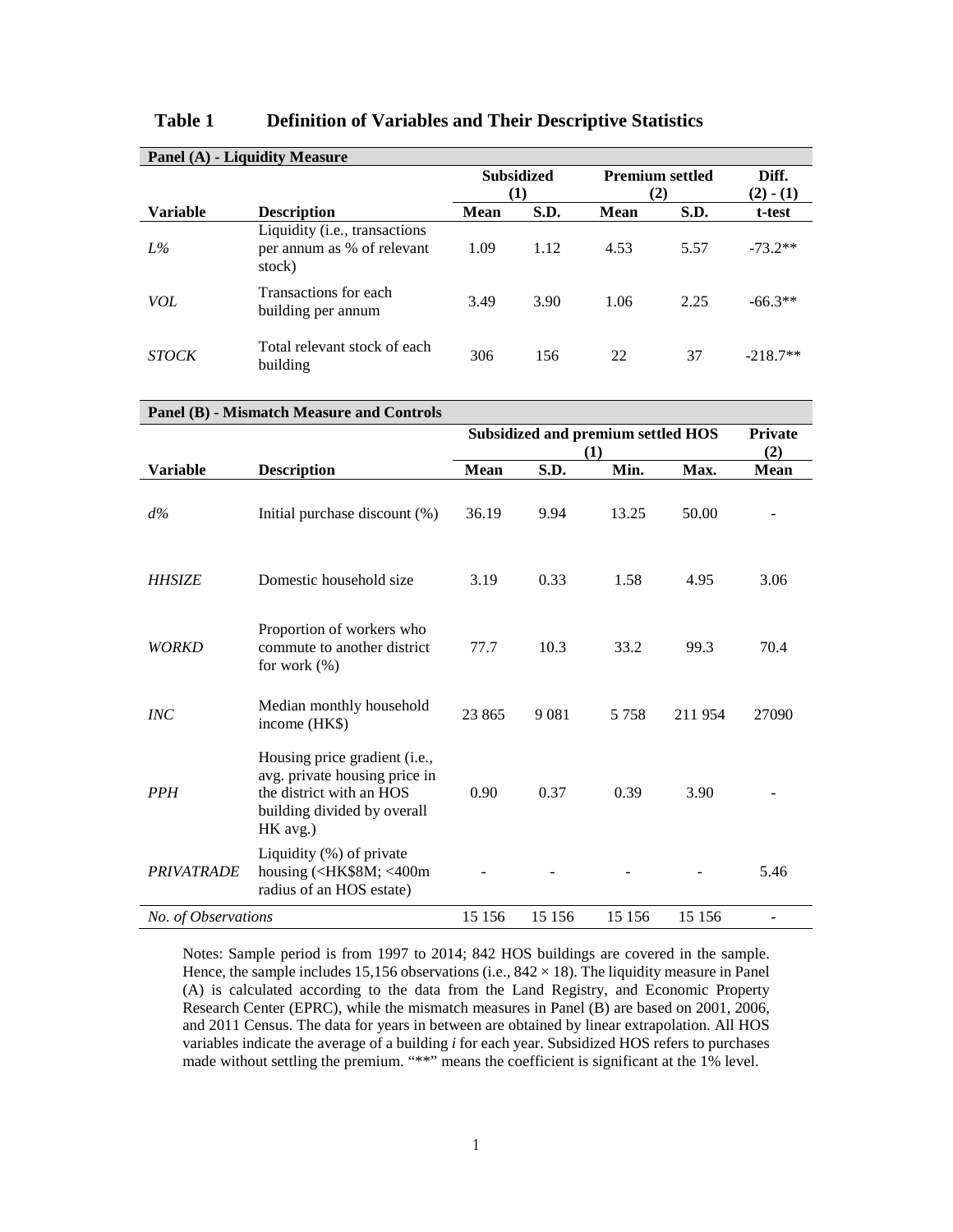|                                   | $\Delta$ (Subsidized HOS transaction liquidity in %) |                          |              | $\Delta$ (Premium settled HOS transaction liquidity in %) |           |                          |           |           |
|-----------------------------------|------------------------------------------------------|--------------------------|--------------|-----------------------------------------------------------|-----------|--------------------------|-----------|-----------|
| Δpanel eq. variable:              | (1)                                                  | (2)                      | (3)          | (4)                                                       | (5)       | (6)                      | (7)       | (8)       |
| <b>Mismatch effect</b>            |                                                      |                          |              |                                                           |           |                          |           |           |
| $\triangle WORKD(-1)$             | $0.037**$                                            |                          |              | $0.047**$                                                 | $-0.077$  |                          |           | $-0.095$  |
|                                   | (0.007)                                              |                          |              | (0.007)                                                   | (0.047)   |                          |           | (0.048)   |
| $\Delta ln(HHINC(-1))$            |                                                      | $0.995**$                |              | 1.519**                                                   |           | 0.258                    |           | $-2.971$  |
|                                   |                                                      | (0.214)                  |              | (0.244)                                                   |           | (2.007)                  |           | (2.216)   |
| $\Delta PPH(-1)$                  |                                                      |                          | $0.544**$    | $0.607**$                                                 |           |                          | $-2.377$  | $-1.865$  |
|                                   |                                                      | $\overline{\phantom{a}}$ | (0.138)      | (0.153)                                                   |           | $\overline{\phantom{a}}$ | (2.097)   | (2.060)   |
| <b>Subsidy effect</b>             |                                                      |                          |              |                                                           |           |                          |           |           |
| $d\% \times \Delta WORKD(-1)$     | $-0.001**$                                           |                          |              | $-0.002**$                                                | $0.003**$ |                          |           | $0.003**$ |
|                                   | (0.000)                                              |                          |              | (0.000)                                                   | (0.001)   |                          |           | (0.001)   |
| $d\% \times \Delta ln(HHINC(-1))$ |                                                      | $-0.036**$               |              | $-0.053**$                                                |           | $-0.223**$               |           | $-0.097$  |
|                                   |                                                      | (0.007)                  |              | (0.008)                                                   |           | (0.068)                  |           | (0.080)   |
| $d\% \times \Delta PPH(-1)$       |                                                      |                          | $-0.016$     | $-0.018**$                                                |           |                          | 0.103     | 0.078     |
|                                   |                                                      |                          | $(0.005)$ ** | (0.005)                                                   |           |                          | (0.057)   | (0.054)   |
| <b>APRIVATRADE</b>                | $0.018**$                                            | $0.018**$                | $0.019**$    | $0.019**$                                                 | $0.521**$ | $0.514**$                | $0.433**$ | $0.531**$ |
|                                   | (0.002)                                              | (0.002)                  | (0.001)      | (0.002)                                                   | (0.032)   | (0.031)                  | (0.030)   | (0.032)   |
| Constant                          | $-0.047**$                                           | $-0.074**$               | $-0.072**$   | $-0.069**$                                                | $-0.020$  | 0.007                    | $0.387**$ | 0.119     |
|                                   | (0.009)                                              | (0.009)                  | (0.009)      | (0.010)                                                   | (0.067)   | (0.070)                  | (0.061)   | (0.081)   |
| Fixed effects?                    | Yes                                                  | Yes                      | Yes          | Yes                                                       | Yes       | Yes                      | Yes       | Yes       |
| Observations:                     | 13360                                                | 13360                    | 13360        | 13360                                                     | 7133      | 7133                     | 7133      | 7133      |
| Adjusted $\mathbb{R}^2$           | 0.011                                                | 0.009                    | 0.009        | 0.014                                                     | 0.054     | 0.054                    | 0.056     | 0.058     |

#### **Table 2 (a) Results of the panel data estimations**

Notes: The dependent variable is the change in transaction liquidity for **subsidized and premium settled HOS homeowners at the building level respectively**. \*\* means the coefficients are at 1% significance level. Standard errors presented in the parentheses. *∆(variable(-1))* represents the difference-lag operator, such as ∆X(-1) = Xt-1-Xt-2. The variable *d%* refers to the initial purchase discount (i.e.*,* the *in-kind* subsidy referred to in this study). *WORKD* is the proportion of workers who commute to another district for work (%). It measures the job location-induced mismatch. HHINC represents the per capita monthly household income which captures the income-induced mismatch. PPH is the housing price gradient that proxies the neighborhood-induced mismatch. PPH > 1 means that the district is of a better quality than the Hong Kong average, while PPH < 1 refers to the opposite. The variable ∆PRIVATRADE in % represents a change of transaction liquidity in private housing, of which the consideration was less than HK\$8 million and within the **immediate 400-meter radius** of an HOS building.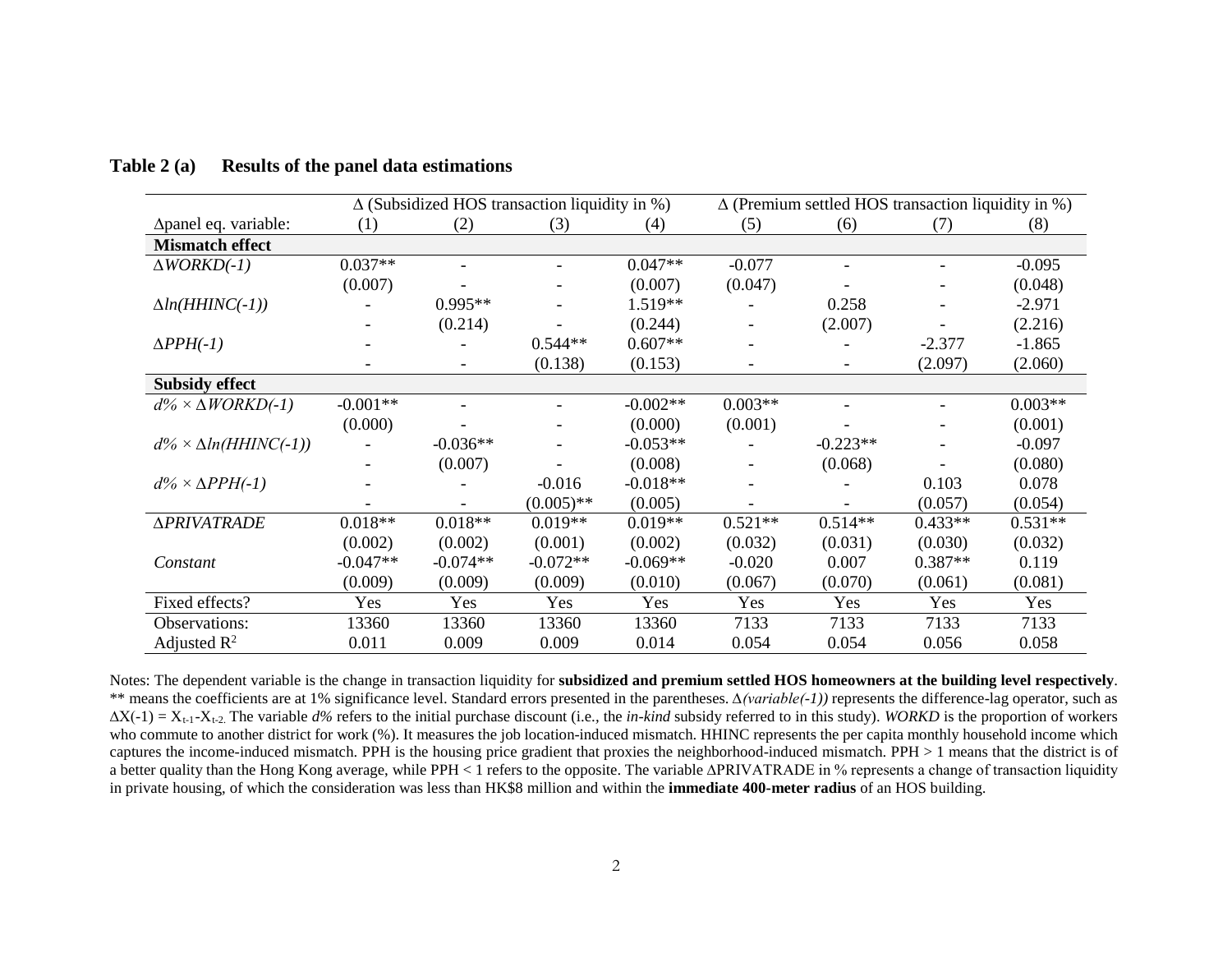|                                   | $\Delta$ (Subsidized HOS |            | $\Delta$ (Premium settled HOS |                          |  |
|-----------------------------------|--------------------------|------------|-------------------------------|--------------------------|--|
|                                   | transaction liquidity in |            |                               | transaction liquidity in |  |
|                                   | $%$ )                    |            |                               | $%$ )                    |  |
| ∆panel eq. variable:              | (1")                     | (4")       | (5")                          | (8")                     |  |
| <b>Mismatch effect</b>            |                          |            |                               |                          |  |
| $\triangle$ ACCESS(-1)            | $0.049**$                | $0.063**$  | $-0.034$                      | $-0.080$                 |  |
|                                   | (0.009)                  | (0.009)    | $-0.066$                      | (0.0672)                 |  |
| $\Delta ln(HHINC(-1))$            |                          | 1.518**    |                               | $-2.419$                 |  |
|                                   |                          | (0.239)    |                               | (2.135)                  |  |
| $\Delta PPH(-1)$                  |                          | $0.604**$  |                               | $-1.784$                 |  |
|                                   |                          | (0.152)    |                               | (2.060)                  |  |
| <b>Subsidy effect</b>             |                          |            |                               |                          |  |
| $d\% \times \triangle$ ACCESS(-1) | $-0.001**$               | $-0.002**$ | $0.003**$                     | $0.003**$                |  |
|                                   | (0.000)                  | (0.000)    | (0.001)                       | (0.001)                  |  |
| $d\% \times \Delta ln(HHINC(-1))$ |                          | $-0.053**$ |                               | $-0.097$                 |  |
|                                   |                          | (0.008)    |                               | (0.080)                  |  |
| $d\% \times \Delta PPH(-1)$       |                          | $-0.018**$ |                               | 0.078                    |  |
|                                   |                          | (0.005)    |                               | (0.054)                  |  |
| <b>APRIVATRADE</b>                | $0.018**$                | $0.019**$  | $0.521**$                     | $0.531**$                |  |
|                                   | (0.002)                  | (0.002)    | (0.032)                       | (0.032)                  |  |
| Constant                          | $-0.047**$               | $-0.069**$ | $-0.020$                      | 0.119                    |  |
|                                   | (0.009)                  | (0.010)    | (0.067)                       | (0.081)                  |  |
| Fixed effects?                    | Yes                      | Yes        | Yes                           | Yes                      |  |
| Observations:                     | 13360                    | 13360      | 7133                          | 7133                     |  |
| Adjusted $R^2$                    | 0.011                    | 0.014      | 0.054                         | 0.058                    |  |

#### **Table 2 (b) Results of the panel data estimations (con't)**

Notes: This table shows the extended results of **Table 2(a)** in respect of Columns (1), (4), (5) and (8), except that the variable *WORKD* is replaced by *ACCESS*. The dependent variable is the change in transaction liquidity for **subsidized and premium settled HOS homeowners at the building level respectively**. \*\* means the coefficients are at 1% significance level. Standard errors are presented in the parentheses.  $\Delta$ (variable( $\text{-}1$ )) represents the difference-lag operator, such as  $\Delta X(\text{-}1) = X_{t-1} - X_{t-2}$ . The variable *d%* refers to the initial purchase discount (i.e.*,* the *in-kind* subsidy referred to in this study). *WORKD* is the proportion of workers who commute to another district for work (%). It measures the job location-induced mismatch. HHINC represents per capita monthly household income which captures the income-induced mismatch. PPH is the housing price gradient that proxies the neighborhood-induced mismatch. PPH > 1 means that the district is of a better quality than the Hong Kong average, while PPH < 1 refers to the opposite. The variable ∆PRIVATRADE in % represents a change of transaction liquidity in private housing, of which the consideration was less than HK\$8 million and within the **immediate 400-meter radius** of an HOS building.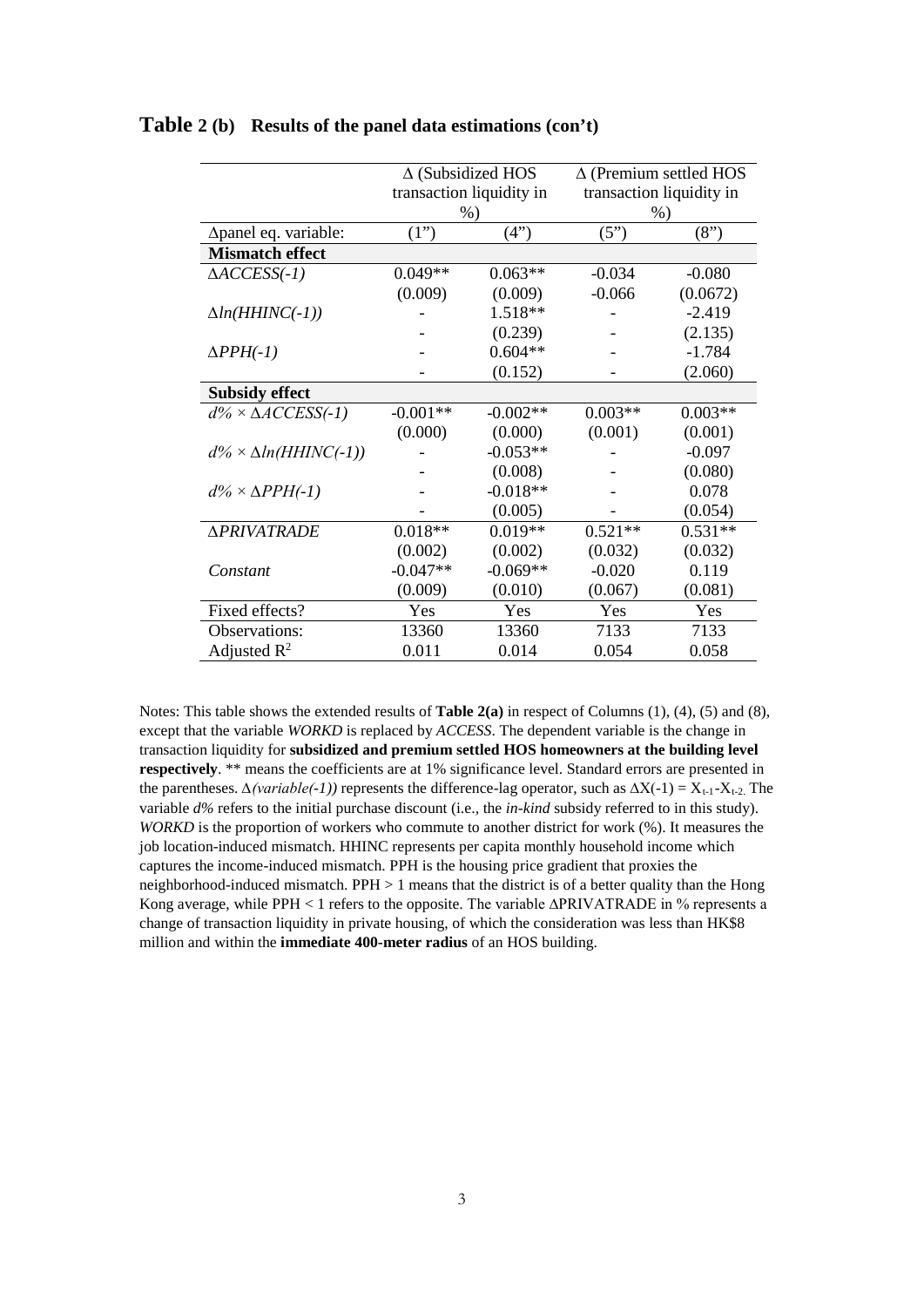|                 |                                                 | Before the waiver:<br>Jul 2011 - May 2013 |         | After the waiver:<br>Jun 2013 – Mar 2015 |         |
|-----------------|-------------------------------------------------|-------------------------------------------|---------|------------------------------------------|---------|
|                 |                                                 | (1)                                       | (2)     | (3)                                      | (4)     |
| <b>Variable</b> | Description                                     | <b>HOS</b>                                | Private | <b>HOS</b>                               | Private |
| <b>MVOL</b>     | No. of monthly<br>transactions                  | 6.07                                      | 15.01   | 6.19                                     | 11.47   |
|                 |                                                 | (0.09)                                    | (0.59)  | (0.08)                                   | (0.26)  |
| $d\%$           | Initial purchase<br>discount $(\% )$            | 36.0                                      |         | 36.0                                     |         |
|                 |                                                 | (0.17)                                    |         | (0.17)                                   |         |
| AGE             | Avg. age of estate<br>being transacted          | 20.31                                     | 20.21   | 22.07                                    | 22.13   |
|                 |                                                 | (0.13)                                    | (0.16)  | (0.13)                                   | (0.16)  |
| <b>FLR</b>      | Avg. floor level being<br>transacted            | 16.43                                     | 91.74   | 16.45                                    | 20.58   |
|                 |                                                 | (0.12)                                    | (34.83) | (0.11)                                   | (2.32)  |
| <b>SIZE</b>     | Avg. flat size being<br>transacted (in sq. ft.) | 615.07                                    | 701.01  | 618.57                                   | 676.77  |
|                 |                                                 | (1.65)                                    | (5.65)  | (1.55)                                   | (4.73)  |
| <b>STOCK</b>    | No. of total stock of<br>estates                | 2130.24                                   | 2617.39 | 2141.85                                  | 2624.13 |
|                 |                                                 | (22.70)                                   | (64.17) | (22.24)                                  | (64.18) |
| <b>UPRICE</b>   | Unit prices (HK\$ per<br>sq. $ft.$ )            | 4325.00                                   | 6098.10 | 5405.03                                  | 7118.94 |
|                 |                                                 | (21.80)                                   | (46.29) | (22.81)                                  | (35.16) |

# **Table 3 Descriptive statistics of variables**

Notes: Standard errors are given in parentheses. Private housing transactions with unit prices above HK\$8,000 per sq. ft. are excluded to give like-with-like comparisons with HOS transactions.